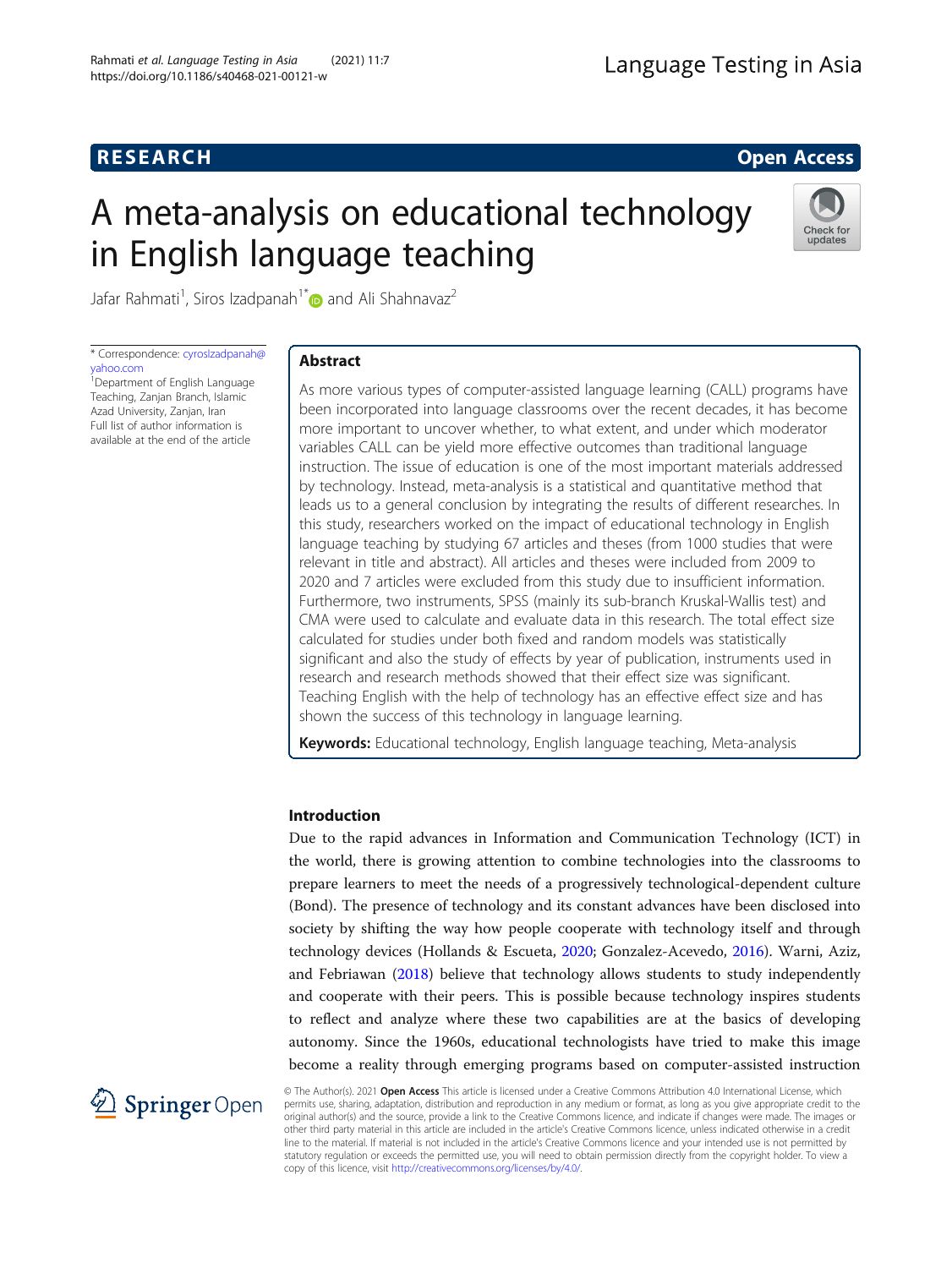(CAI) to drill, train, and test students (Andone & Frydenberg, [2019\)](#page-17-0). According to Xiao ([2019](#page-19-0)), every educator must utterly think about, update concepts, be courageous in innovation, let advanced science and technology assist college English education, and familiarize multimedia technology with a large amount of information, closeness and interactivity into college English teaching. Many educational researchers believe that computer-assisted language learning (CALL) would prove to be effective because it would decrease educational costs and increase learning outcomes in the long period (Atabek, [2020](#page-17-0); Oz, Demirezen, & Pourfeiz, [2015\)](#page-18-0).

Research in English language teaching sometimes contradicts differences in educational measures, situations, measurement instruments, and research methods that make it difficult for the researcher to easily compare the findings (Ozkale & Koc, [2020](#page-18-0)).

The disagreement between the results means that there is no acceptable answer to guide policymakers, and there is always an endless demand for re-research. There is a danger that the sponsors of social and educational research would conclude that this research is unproductive and unscientific. In addition, reviewing the sources of empirical research is usually not helpful, and because it depends so much on the opinion, judgment, preferences, and tendencies of the reviewers, conflicting interpretations of a piece of evidence are not uncommon.

However, examining the effectiveness of CALL is not easy for a number of reasons. First, the effect of any CALL program on learning outcomes is some way related to its uses. A specific CALL program may have great educational potential not revealed until it is used properly. Hence, evaluating the effectiveness of the CALL in language education is evaluating its uses rather than the CALL program itself. Second, the effectiveness of CALL is affected by some other moderator variables such as the learners, tasks, the educational setting conditions, and the assessment instruments. Third, CALL can be used either in isolation, as the sole instrument to convey language knowledge to the students, or in combination with traditional, face-to-face teaching methods (Sadeghi & Dousti, [2013\)](#page-19-0). In addition to the above obstacles, no individual study by itself can show whether CALL programs are actually effective or not. In most countries, the use of educational technology is a headway and a national movement, and many organizations and educational institutions have been created in order to properly use educational technology and find better and more complete ways and techniques.

General objectives of the article: The role of educational technology in teaching English in Iran

#### Literature review

#### Educational technology

An accurate understanding of the definition, subject, and scope of educational technology depends largely on the root meaning of the word technology. The word is derived from the word technology in Greek, meaning systematically performing art or profession. The first part of this word (technologia) is a combination of performing art and a technique involving knowledge of the meaning of the principles and the ability to achieve the desired results. In other words, logos mean practical things like knowing and doing. The word root means reasoning, explanation, principle, and ratiocination. So technology means the rational application of knowledge. The word consists of two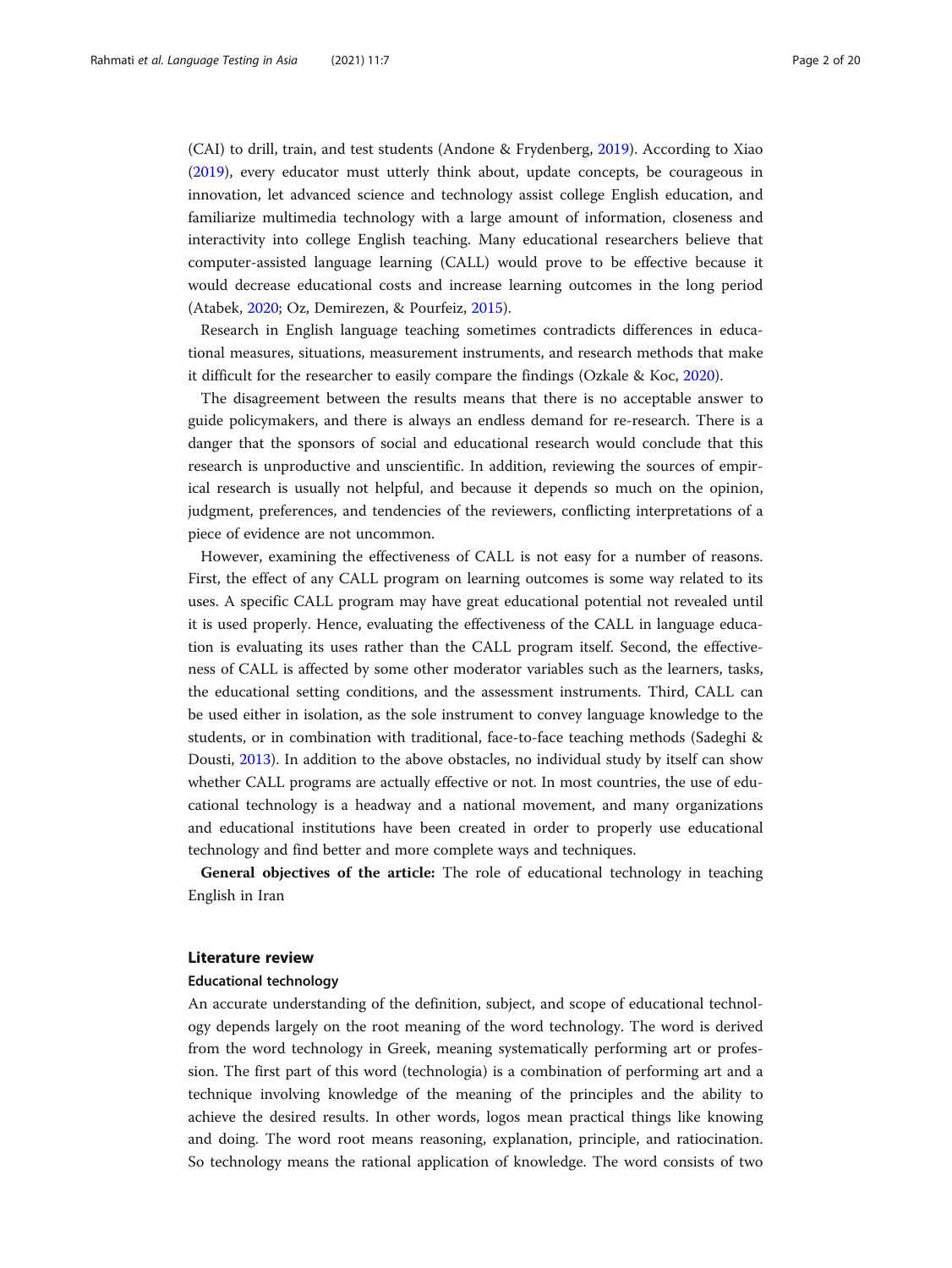words "technique" and "logic." "Technique" means skillfully doing any work and "logic" is equivalent to the "knowing" suffix and means "science and knowledge." Technology can, therefore, be regarded as methodology or knowledge and science in subtle ways of doing things. The second meaning is what the word "technology" is mostly used to express (Faradanesh, [2001](#page-17-0)).

#### Concept of educational technology

There are many definitions of educational technology, each referring to its various aspects. Before the application of technology in its new sense, planners helped improve the teaching and learning outcomes of audiovisual cases and devices. Thus, it can be concluded that the contributions of this branch are summarized from education to the use of purely educational items. But Brown [\(1972](#page-17-0)) has defined educational technology differently: Educational technology goes beyond the use of instruments. Educational technology is thus more than just a set of components (Ipek & Ziatdinov, [2018](#page-18-0)). It is a systematic way of designing, executing, and evaluating the whole process of research and learning to use specific goals, utilizing research findings in psychology and human communication, and employing a combination of human and non-human resources to create more effective learning, more reliable, and more deeply. In-depth attention to the above definition leads the reader to several basic conclusions:

- 1. The first conclusion to be drawn from the first part of the definition is that educational technology is not just about the use of educational instruments, but the broader scope of the use of educational instruments and the use of educational materials as part of it.
- 2. As educational technology is considered to be a systematic way or method, so it is more like an empire than its constituent parts because they are actions and reactions. Because the action, reaction, or interaction between its constituents lead to effects and results that are greater than the sum of its constituent elements.
- 3. Educational technology uses scientific findings such as psychology and the humanities to design and implement the whole process of teaching and learning.
- 4. Educational technology employs a good mix of human and non-human resources. In other words, unlike the use of educational materials or audio-visual training in which the use of material instruments is concerned, in technology, human resources are appropriately used.

The most recent definition agreed by educational technology experts, The American Association of Educational Communication & Technology (AECT) stated that educational technology is the theory and practice of designing, producing, using, and evaluating learning processes and resources (Spector & Yuen, [2016\)](#page-19-0). Caffarela and Fly ([1992](#page-17-0)) define this as considering that in any field of science philosophical issues such as epistemological epistemology and methodology are raised and that experts in different disciplines present theories in that field.

#### Application of educational technology in English language teaching

The application of educational technology in English language teaching includes any possible means and information that can be used in language teaching. It deals with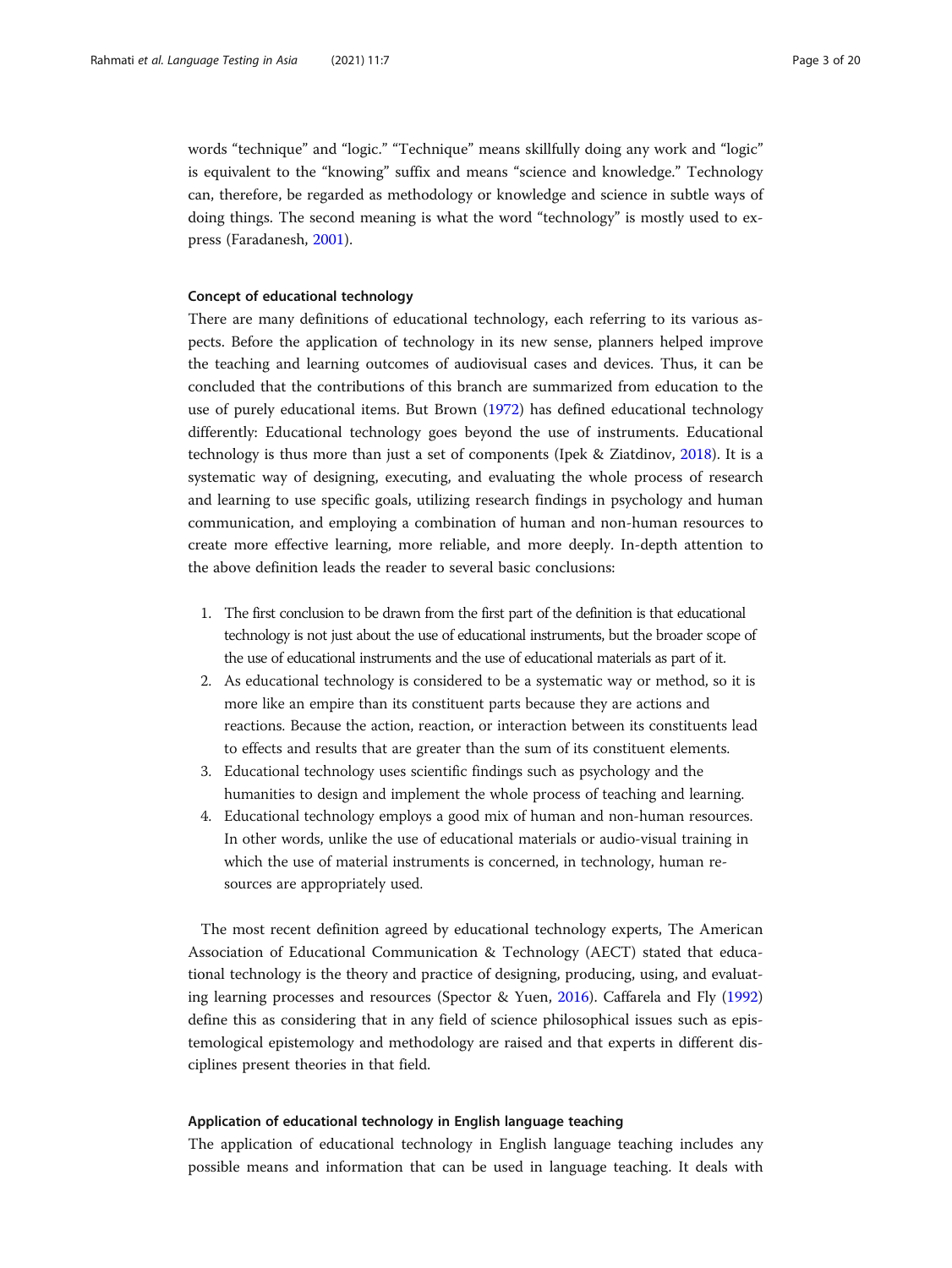language teaching instruments such as television, language labs, and a variety of designed media. In other words, the use of educational technology in language teaching is the same folk concept of educational technology as the use of audiovisual devices, monitors, and computer keyboards. The public domain of its audiovisual equipment consists of two distinct parts: the hardware and the software. The hardware talking part deals with physical and real equipment, such as projectors, sound recorders, TV sets, microcomputers, etc., and the software part includes many items used in connection with such equipment and devices like slide, audiotapes, videotapes of computer programs, written languages, and more (Ahdian, [2007\)](#page-17-0); (Xu, Banerjee, Ramirez, Zhu, & Wijekumar, [2019](#page-19-0)).

Research in the field of education is sometimes contradictory. Differences in educational measures, situations, measuring tools, and research methods make it difficult for the researcher to compare the findings (Rai'i, Farzaneh, & Delavar, [2013](#page-19-0)). The contradiction between the results leads to no acceptable answer to be a guidance for policy makers (Talan, [2021](#page-19-0)). It also means that there is always an endless demand for research and re-research. There is a risk that research sponsors may conclude that this research is confusing, unproductive, and unscientific (Asgharpour, [2006\)](#page-17-0).

Considering the research done in the field of language learning with the help of technology, it can be seen that there are a lot of disagreements about the success rate of teaching English with the help of technology. Some researchers such as Sung, Cheng and Liu ([2016](#page-19-0)) and Lee [\(2010](#page-18-0)) are its defenders, while other researchers such as Lipsey and Wilson [\(2001\)](#page-18-0), Norris and Ortega [\(2000\)](#page-18-0), and Oswald and Plonsky ([2010](#page-18-0)) have expressed doubts about its success.

Proponents of using technology for language learning, giving the learner freedom of action, access to a variety of language content, ease of access and its inherent attractiveness, opponents of factors such as lack of infrastructure, lack of software and hardware to especially in developing countries, students and teachers are not familiar with this technology, teachers do not master technology to produce appropriate educational content, superficial and unrealistic interactions in existing software, too much emphasis on the use of multimedia, heavy volume Content for language learners, lack of appropriate feedback and finally receiving superficial and unrealistic feedback as reasons for their opposition to using technology for language learning. These contradictory reasons led us to perform meta-analysis to determine the effectiveness of technology-assisted language learning and, in general, whether it was successful or not. These reasons became contradictory in order to determine the effectiveness of language learning through meta-analysis with the help of technology and to reach a general conclusion whether it was successful or not.

# Research methods

Considering that the purpose of this research was to describe, analyze, and combine the studies presented in the field of educational technology in English language teaching based on research; the method of this research was a meta-analysis. Meta-analysis is a set of statistical methods that are performed in order to combine the results of independent experimental and correlation studies that have the same research questions on a single topic, and leads to a single estimate and result. Unlike traditional research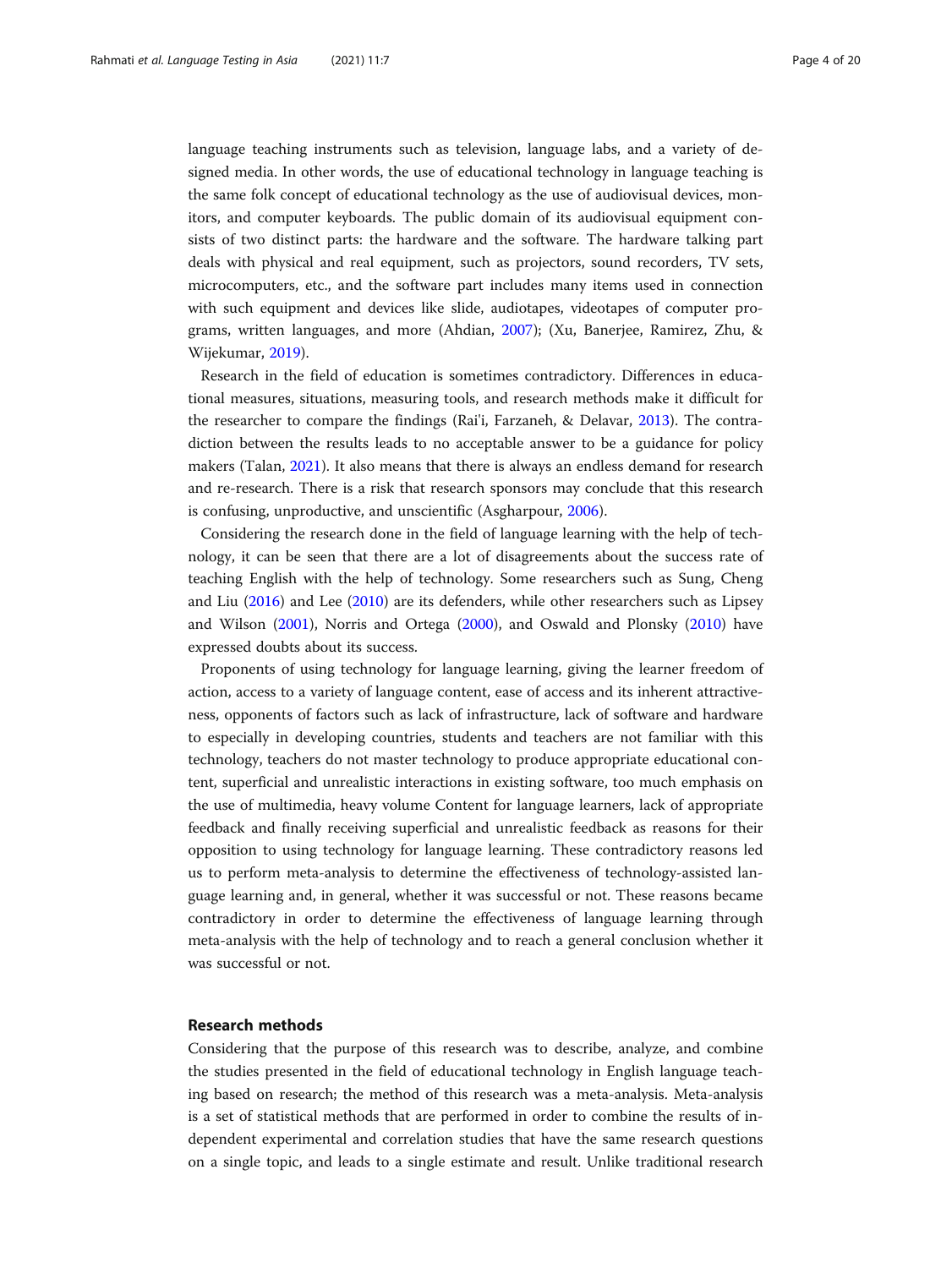methods, a meta-analysis uses statistical summaries of individual studies as research data.

Based on the main assumption of this method, each study provided different estimates of the underlying relationships in society. Therefore, by combining the results of these studies, a more accurate view of these relationships could be provided, which was provided by estimating individual studies. Meta-analysis research was applied type and was among the few pieces of research. The method used to collect data in this research was the library.

#### General objective subgroups: variables

Hypothesis 1 — There is a significant difference between the years of publication in research on the application of technology in English language teaching.

Hypothesis 2 — The research method used in the research has been used in the field of application of educational technology in English language teaching.

Hypothesis 3 — Research tools have been used in the application of educational technology in English language teaching.

Hypothesis 4 — There is a significant difference between the effect size of different statistical methods in research in the field of technology application in English language teaching.

Hypothesis 5 — There is a significant difference between the size of the work based on the gender of the sample in research on the application of technology through English language teaching.

#### Eligibility criteria and exclusion criteria

In this research, 67 articles or theses out of 1000 articles or theses which were related to technology in English language teaching in Iranian cites, like Tehran, Shahr-e- Qods, Yasouj, Shahrood, Mazandaran, Bandar Abbas, Alborz, Shahrekord, Ahvaz, Qeshm, Guilan, Semnan, and Chabahar, were randomly chosen from Iran Doc, google scholar, and science direct websites.

It is important to mention that 7 out of 67 articles and theses were ignored in this thesis based on the table that has been mentioned (Additional file [1](#page-16-0): Appendix A). Topics in selected articles were completely consistent and had a relatively high and appropriate subject similarity for meta-analysis were from the years between 2009 and 2020 (Additional file [1:](#page-16-0) Appendix B). Conditions were detected and meta-analysis tests had been performed on them. It should be noted that in the meta-analysis method, there is no specific limit on the number of studies.

#### Method of data collection

To perform meta-analysis, the specifications of all theses in the field of educational technology in English language teaching, which are the year of publication, sampling method, statistical method, research method, and gender of the sample were studied. These data were then used in analysis, syntheses, and comparison.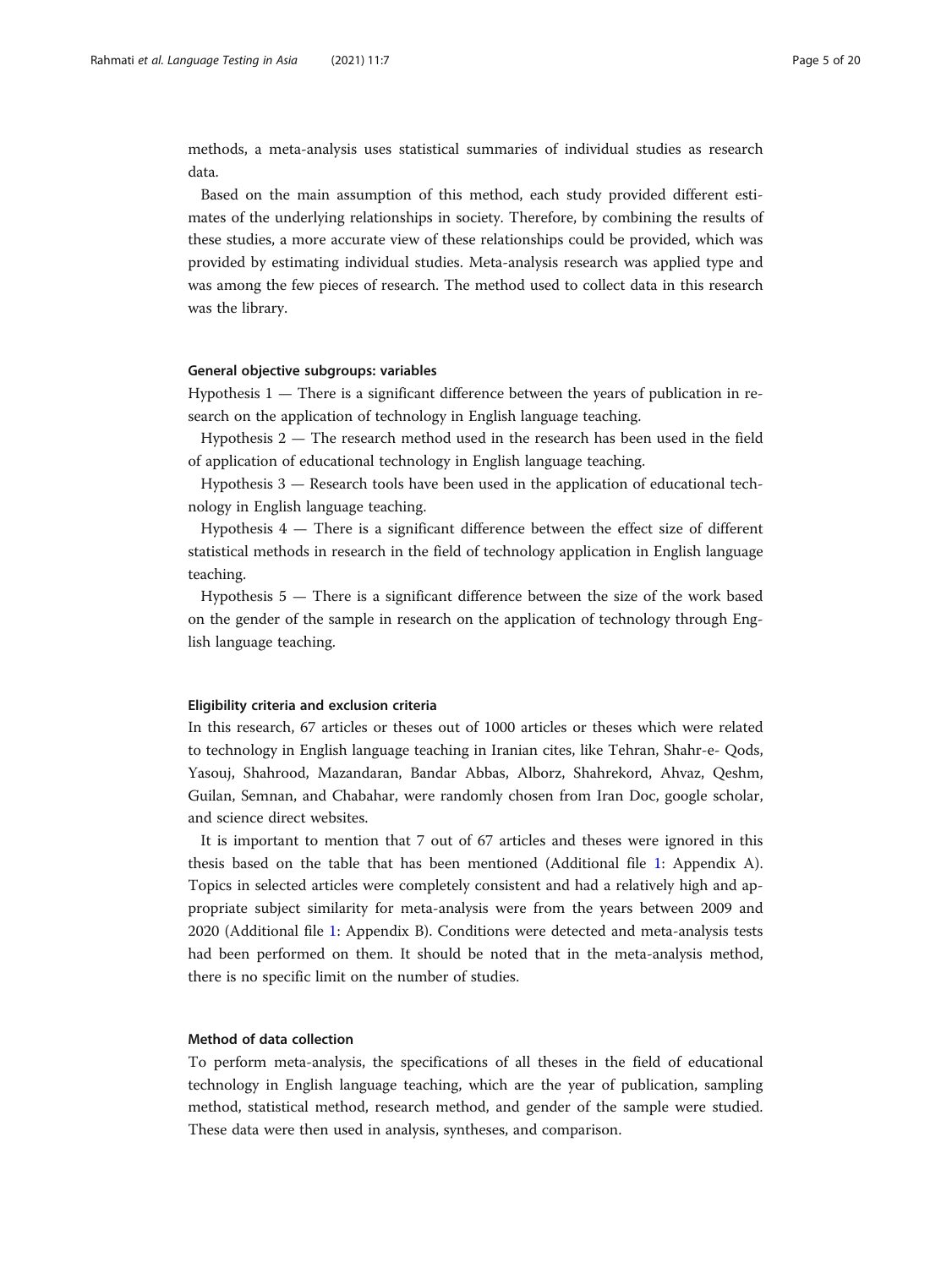#### **Instruments**

Meta-analysis is the statistical method which was used in this study. The SPSS (Sciences Statistical Package for the Social) software (SPSS Statistics 26) that researchers examined the frequency and statistical significance. The research hypotheses were also tested by SPSS software. CMA 2 software (Comprehensive Meta-Analysis version 2) was used to calculate the effect size for each study, the overall size effect, and the size of the discriminant effect to test their statistical significance in this research.

In addition, the research hypotheses were tested using SPSS software and the Kruskal-Wallis nonparametric test. The effect size in this  $r$  was calculated using the Hex method.

The Egger regression method has also been used to evaluate the homogeneity of the studies. The advantage of this method compared to other tests is that it is stronger. This method uses real effect size methods for prediction.

#### Results

Data analysis Part 1: Descriptive analysis

Description of general characteristics of the studied samples Descriptive information about the year of publication of the studies was examined in this study.

As can be seen in Table 1, the highest percentage is related to research published during the years 2015 to 2017 with a rate of 51.7% and the lowest percentage is related to research published in the years 2018 to 2020 with a rate of 6.7 percentage.

Descriptive information about the research methods used in the studies reviewed in this study As can be seen in Table [2](#page-6-0), the highest percentage is related to the quasiexperimental research method with 36.7% and the lowest percentage is related to the qualitative research method with 3.3%.

Descriptive information about the instruments used in the studies examined in this study As can be seen in Table [3](#page-6-0), for the instruments used, the highest percentage is related to the Questionnaire instrument with 37% and the lowest percentage is related to the Observations instrument with a rate of 3.3%.

Descriptive information about the statistical method used in the studies examined in this study As can be seen in Table [4](#page-7-0), the highest percentage is related to the

| Year      | Frequency | Percent | <b>Cumulative percent</b> |  |  |  |  |
|-----------|-----------|---------|---------------------------|--|--|--|--|
| 2009-2011 | 4         | 6.7     | 6.7                       |  |  |  |  |
| 2012-2014 | 21        | 35.0    | 41.7                      |  |  |  |  |
| 2015-2017 | 31        | 51.7    | 93.3                      |  |  |  |  |
| 2018-2020 | 4         | 6.7     | 100.0                     |  |  |  |  |
| Total     | 60        | 100.0   |                           |  |  |  |  |

**Table 1** Frequency distribution of researches by year of publication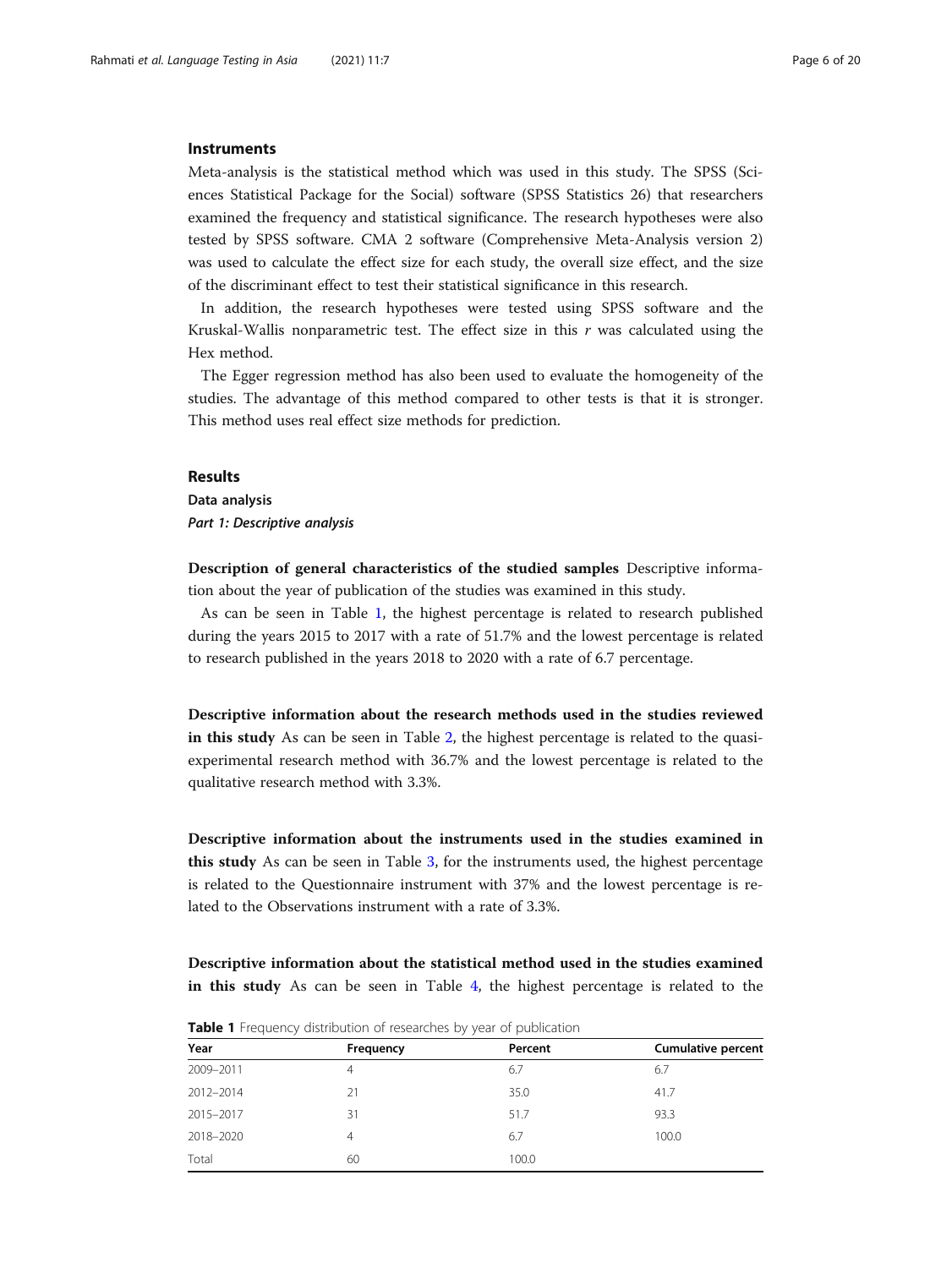| <b>Research method</b>        | Frequency | Percent | <b>Cumulative percent</b> |
|-------------------------------|-----------|---------|---------------------------|
| Quantitative                  | 6         | 10.0    | 10.0                      |
| Oualitative                   | 2         | 3.3     | 13.3                      |
| qualitative and quantitative  | 2         | 3.3     | 16.7                      |
| quasi-experimental            | 22        | 36.7    | 53.3                      |
| Experimental                  | 12        | 20.0    | 73.3                      |
| Descriptive and correlational | 5         | 8.3     | 81.7                      |
| Mixed-methods                 | 8         | 13.3    | 95.0                      |
| Survey research               | 3         | 5.0     | 100.0                     |
| Total                         | 60        | 100.0   |                           |

<span id="page-6-0"></span>Table 2 Frequency distribution of researches by research method

method of using pre- and post-tests with 56.7% and the lowest percentage is related to the statistical method of ANOVA with 1.7%.

Descriptive information about the sex of the sample in the studies As can be seen in Table [5,](#page-7-0) for the sample gender, the highest percentage is related to mixed-gender with a rate of 48% and the lowest percentage is related to female gender with a rate of 20%.

Homogeneity of studies In order to check the homogeneity of the studies, the Eger regression test is used and the results of this test are summarized in the following table:

As can be seen in Table [6](#page-8-0), due to the value of Sig, which is greater than 0.05, the assumption of homogeneity of studies at an error level of 0.05% is accepted.

The following Fig. [1](#page-8-0) is used to determine whether the initial studies are biased and their impact on data analysis.

If the initial studies do not have a diffusion bias, they should be distributed symmetrically around the average effect size, as shown in the diagram above.

Overall effect size Before examining the effect size separately for the variables in this study, the overall effect size is calculated in two modes: a model with random effects and a model with fixed effects, and the results are recorded in the table below.

It should be noted that due to the homogeneity of the initial studies in this study, the model with fixed effects is more efficient than the model with random effects.

| Type of instrument         | Frequency     | Percent | <b>Cumulative percent</b> |
|----------------------------|---------------|---------|---------------------------|
| Questionnaire              | 37            | 61.7    | 61.7                      |
| Interview                  | 3             | 5.0     | 66.7                      |
| Observations               | $\mathcal{P}$ | 3.3     | 70.0                      |
| Interview, observation     | $\mathcal{P}$ | 3.3     | 73.3                      |
| Observation, questionnaire | 2             | 3.3     | 76.7                      |
| Questionnaire, tests       | 14            | 23.3    | 100.0                     |
| Total                      | 60            | 100.0   |                           |

Table 3 Frequency distribution of researches by research method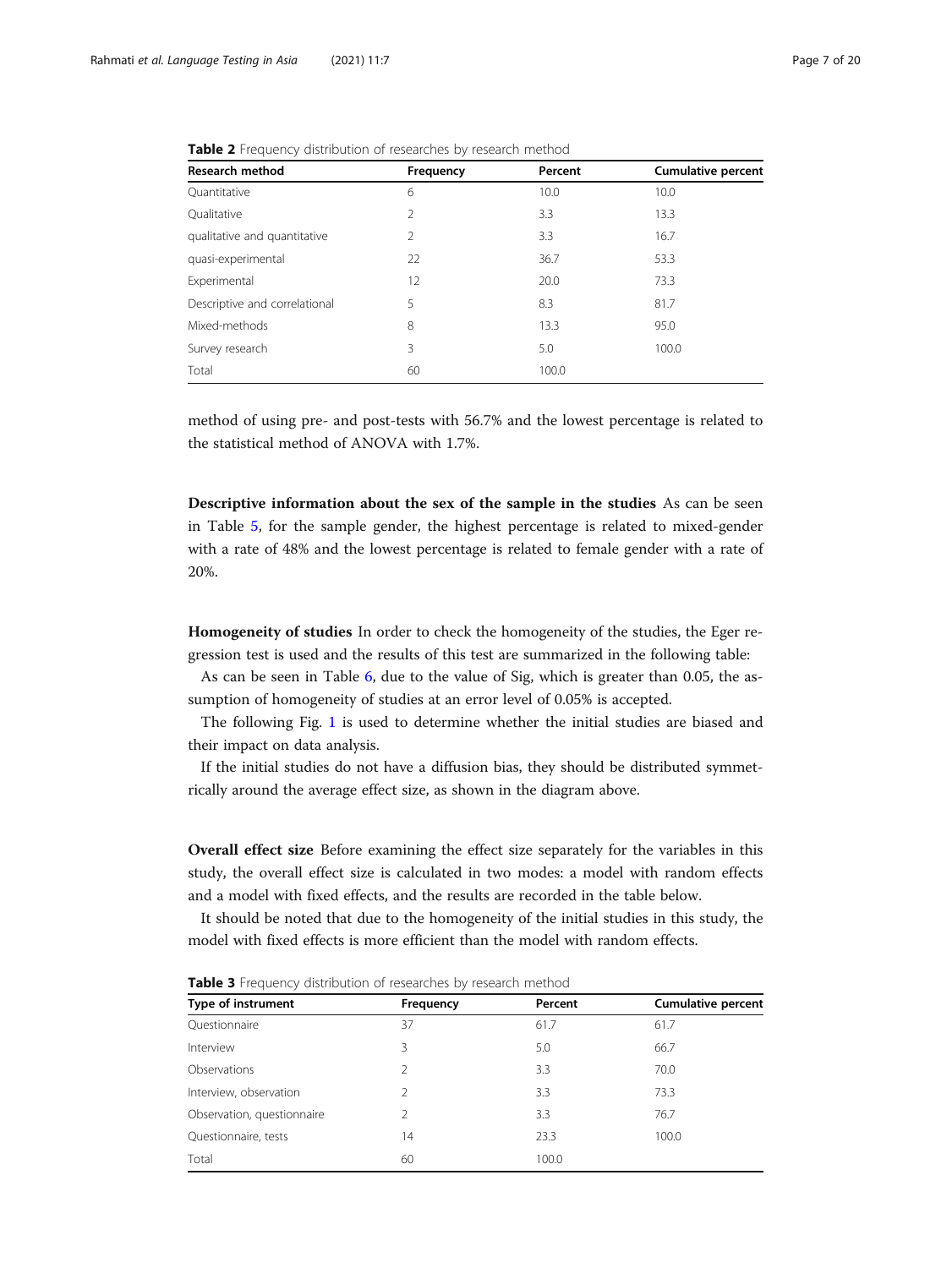| <b>Statistical test</b>  | Frequency      | Percent | <b>Cumulative percent</b> |
|--------------------------|----------------|---------|---------------------------|
| T-test                   | 9              | 15.0    | 15.0                      |
| Pre- and post-tests      | 34             | 56.7    | 71.7                      |
| Frequency and percentage | 2              | 3.3     | 75.0                      |
| Correlation              | 7              | 11.7    | 86.7                      |
| Chi-square               | $\overline{2}$ | 3.3     | 90.0                      |
| Regression               | 2              | 3.3     | 93.3                      |
| Qualitative              | 3              | 5.0     | 98.3                      |
| <b>ANOVA</b>             | 1              | 1.7     | 100.0                     |
| Total                    | 60             | 100.0   |                           |

<span id="page-7-0"></span>Table 4 Frequency distribution of researches by statistical test

As can be seen in Table [7](#page-9-0), considering that the sig value for both models is less than 0.01, it can be accepted that the total effect size in both models is significant with random effects and fixed effects at the error level of one percent.

Effect size by year of publication The following table records the results related to the effect size by year of publication of studies in both model modes with random effects and fixed effects.

According to the Sig values obtained in Table [8](#page-9-0), the size of the effects in all the studied years is significant in both types of models with fixed effects and random effects.

The size of the work is used separately according to the research method In the table below, the results related to the size of the effect are recorded separately by the research method used in the studies in both models with random effects and fixed effects.

According to the Sig values obtained in Table [9](#page-10-0), the size of the effects in all research methods used in the studies under study in both types of models with fixed effects and random effects are significant.

Effect size by the instrument used In the table below, the results related to the size of the effect by instruments used in the studies are recorded in both model modes with random effects and with fixed effects.

According to the Sig values obtained in Table [10](#page-10-0), the size of the effects in all instruments used in the studies under study in both types of models with fixed effects and random effects are significant.

| Gender          | Frequency | Percent | <b>Valid Percent</b> | <b>Cumulative percent</b> |
|-----------------|-----------|---------|----------------------|---------------------------|
| Female          | 12        | 20.0    | 20.0                 | 20.0                      |
| Male            | 19        | 31.7    | 31.7                 | 51.7                      |
| Male and female | 29        | 48.3    | 48.3                 | 100.0                     |
| Total           | 60        | 100.0   | 100.0                |                           |

Table 5 Frequency distribution of researches by gender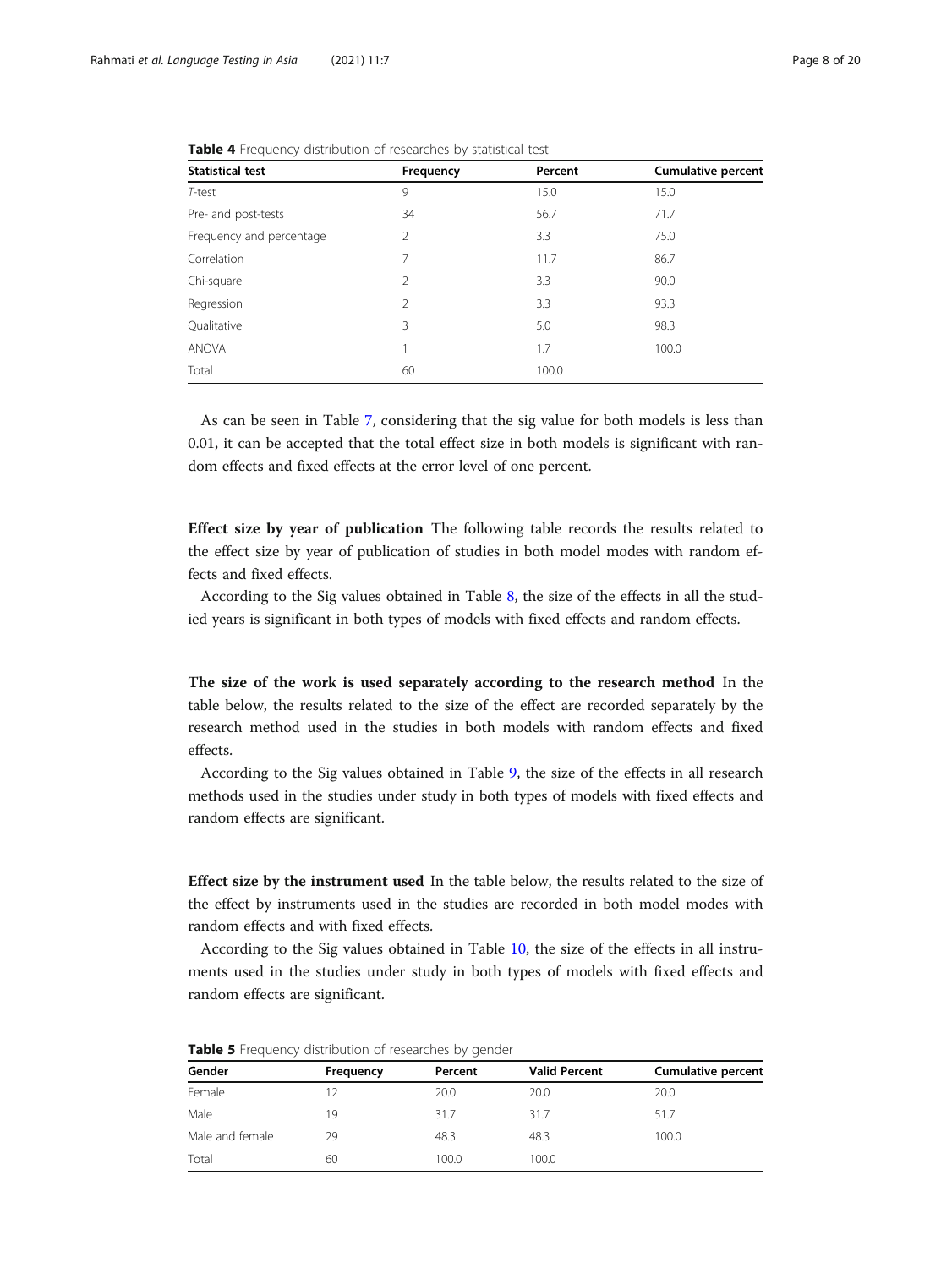<span id="page-8-0"></span>

|  |  |  |  |  |  |  |  |  | <b>Table 6</b> Frequency distribution of researches by homogeneity |
|--|--|--|--|--|--|--|--|--|--------------------------------------------------------------------|
|--|--|--|--|--|--|--|--|--|--------------------------------------------------------------------|

| <b>Expected value</b> | Std. deviation | ' value | Sig. (2-tailed) |
|-----------------------|----------------|---------|-----------------|
| 3.01                  |                |         | 0.09            |

The size of the work is separated by statistical methods In the table below, the results related to the effect size are recorded separately by the statistical methods used in the studies in both models with random effects and with fixed effects.

According to the Sig values obtained in Table [11,](#page-11-0) the size of the effects in all statistical methods used in the studies in both types of models with fixed effects and random effects, except the random effects model in the case where the statistical instrument is used Qualitative Have been meaningful.

Effect size by sample gender In the table below, the results related to the effect size by sample gender in both models with random effects and fixed effects are recorded.

According to the Sig values obtained in Table [12,](#page-11-0) the size of the effects on the sex of the sample in both types of models with fixed effects and random effects are significant.

### Part II: Inferential analysis

Hypothesis 1 There is no significant difference between the size of the effect of years of the publication on research in the application of educational technology in English language teaching.

To test the above hypothesis, the Kruskal-Wallis test was used and the results of this test are recorded in the following tables:

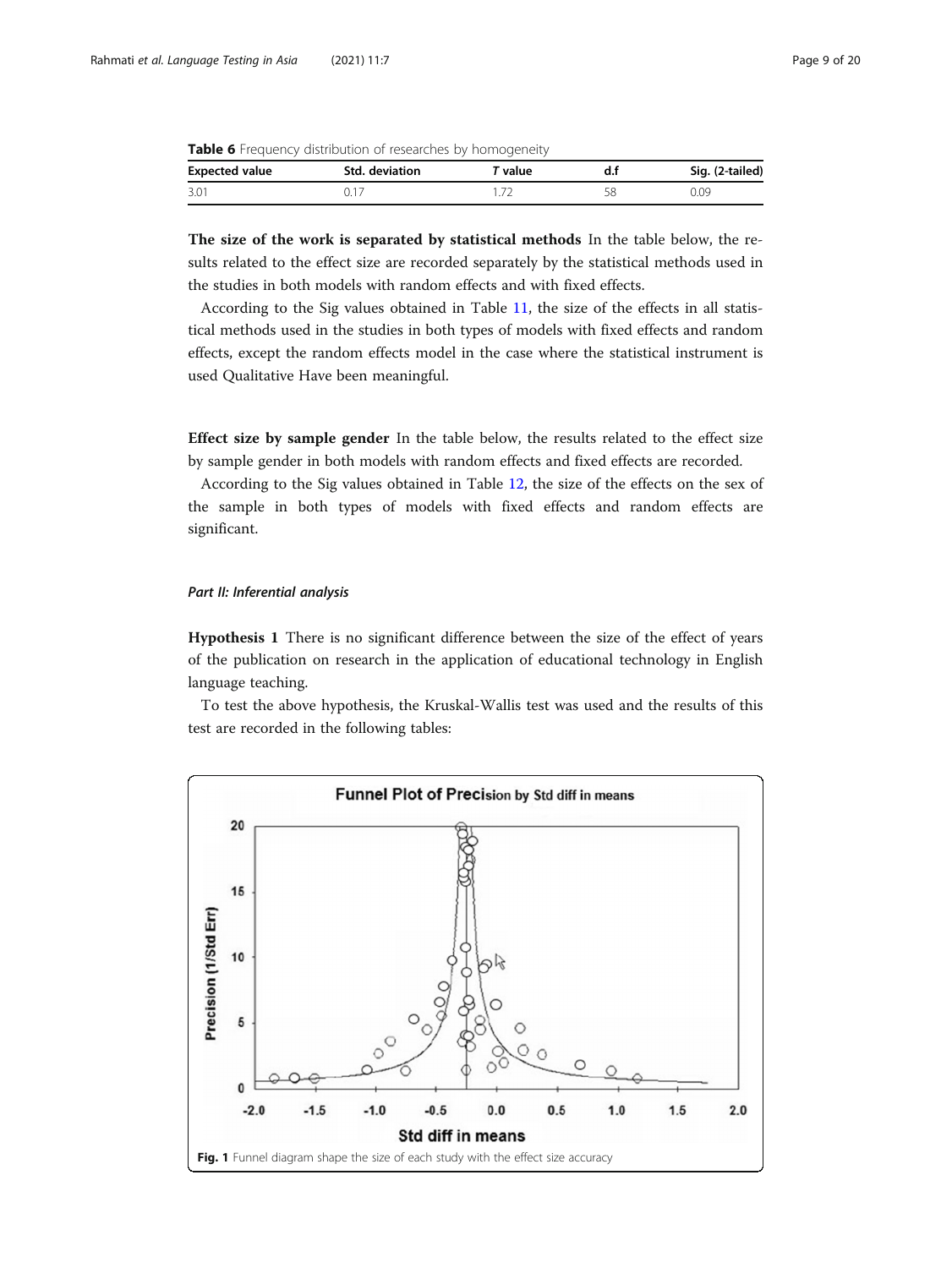| Test result                       | P<br>value | Z test<br>statistics | The standard<br>deviation | Effect<br>size | Number Model |                   |
|-----------------------------------|------------|----------------------|---------------------------|----------------|--------------|-------------------|
| The effect size is<br>significant | 0.006      | 1.703                | 0.221                     | 0.91           | 60           | Random<br>effects |
| The effect size is<br>significant | 0.000      | 3.58                 | 0.018                     | 1.68           | 60           | Fixed effects     |

<span id="page-9-0"></span>

| <b>Table 7</b> Total effect size results |  |  |
|------------------------------------------|--|--|
|                                          |  |  |

As can be seen in Table [13,](#page-12-0) considering the value of  $Sig = 0.151$ , which is greater than 0.05, the assumption of zero, i.e. the assumption that the size of the work is the same according to the year of publication is not rejected at the level of 5% error.

The effect of years of publication in research in the field of technology application in English language teaching is not significantly different.

Hypothesis 2 There is no significant difference between the size of the work and the research method used. Research conducted in the field of technology application in English language teaching.

To test the above hypothesis, the Kruskal-Wallis test was used and the results of this test are recorded in the following table:

As can be seen in Table  $14$ , considering the value of Sig = 0.302, which is greater than 0.05, the null hypothesis, i.e. the assumption that the size of the work is the same, is not rejected at the 5% error level, so researchers can say: There is no significant difference between the size of the work and the research method used in the field of technology application in English language teaching.

Hypothesis 3 There is no significant difference between the size of the work and the instruments used in research in the field of technology application in English language teaching.

To test the above hypothesis, Kruskal-Wallis test was used and the results of this test are recorded in the following table:

As can be seen in Table [15,](#page-13-0) considering the value of  $Sig = 0.830$ , which is greater than 0.05, the null hypothesis, i.e. the assumption that the size of the work is the same, is not rejected at the 5% error level, so researchers can say: There is no significant difference between the size of the work and the instruments used in research in the field of technology application in English language teaching.

|           | $\prime$       |    |                    |       |       |             |
|-----------|----------------|----|--------------------|-------|-------|-------------|
| Year      | Model          | N  | <b>Effect size</b> | SD    | Sig   | Result      |
| 2009-2011 | Fixed effects  | 4  | 1.056              | 0.956 | 0.001 | Significant |
|           | Random effects |    | 1.861              | 0.97  | 0.03  | Significant |
| 2012-2014 | Fixed effects  | 21 | 0.169              | 1.015 | 0.000 | Significant |
|           | Random effects |    | 0.311              | 0.746 | 0.000 | Significant |
| 2015-2017 | Fixed effects  | 31 | 1.18               | 0.717 | 0.000 | Significant |
|           | Random effects |    | 1.51               | 0.848 | 0.000 | Significant |
| 2018-2020 | Fixed effects  | 4  | 1.33               | 0.905 | 0.002 | Significant |
|           | Random effects |    | 0.45               | 0.818 | 0.002 | Significant |

Table 8 Effect size by year of publication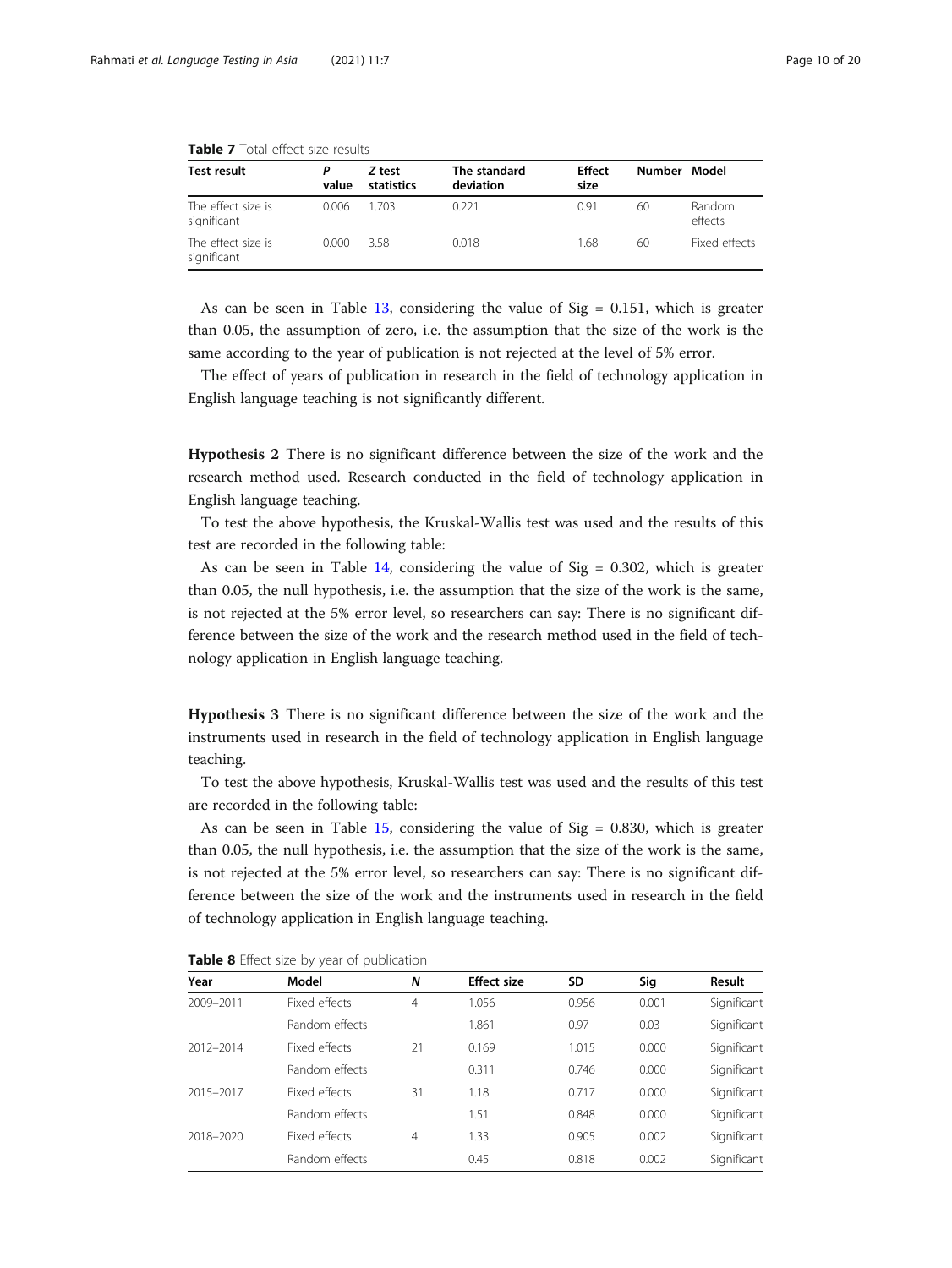| Research method               | Model          | N             | <b>Effect size</b> | Std. deviation | Sig   | Result      |
|-------------------------------|----------------|---------------|--------------------|----------------|-------|-------------|
| Quantitative                  | Fixed effects  | 6             | 3.07               | 0.843          | 0.000 | Significant |
|                               | Random effects |               | 2.46               | 1.12           | 0.000 | Significant |
| Qualitative                   | Fixed effects  | $\mathcal{P}$ | 0.32               | 1.10           | 0.006 | Significant |
|                               | Random effects |               | 0.36               | 1.15           | 0.002 | Significant |
| Qualitative and quantitative  | Fixed effects  | 2             | 0.87               | 1.24           | 0.001 | Significant |
|                               | Random effects |               | 0.87               | 0.881          | 0.001 | Significant |
| Quasi-experimental            | Fixed effects  | 22            | 1.095              | 0.912          | 0.036 | Significant |
|                               | Random effects |               | 0.369              | 0.768          | 0.025 | Significant |
| Experimental                  | Fixed effects  | 12            | 2.37               | 0.808          | 0.009 | Significant |
|                               | Random effects |               | 1.84               | 0.757          | 0.012 | Significant |
| Descriptive and correlational | Fixed effects  | 5             | 0.632              | 0.521          | 0.027 | Significant |
|                               | Random effects |               | 0.956              | 0.652          | 0.065 | Significant |
| Mixed-methods                 | Fixed effects  | 8             | 1.056              | 1.23           | 0.000 | Significant |
|                               | Random effects |               | 1.861              | 1.05           | 0.000 | Significant |
| Survey research               | Fixed effects  | 3             | 1.172              | 1.035          | 0.031 | Significant |
|                               | Random effects |               | 1.210              | 0.146          | 0.039 | Significant |

#### <span id="page-10-0"></span>Table 9 Effect size by research method

Hypothesis 4 There is no significant difference between the size of the work according to the statistical method used in research in the field of technology application in English language teaching.

To test the above hypothesis, Kruskal-Wallis test was used and the results of this test are recorded in the following tables:

As can be seen in Table  $16$ , considering the value of Sig = 0.814, which is greater than 0.05, the null hypothesis, i.e. the assumption that the size of the work is the same, is not rejected at the 5% error level, so researchers can say: There is no significant difference between the size of the work according to the statistical method used in research in the field of technology application in English language teaching.

| Type of instrument         | Model          | N              | <b>Effect size</b> | Std. deviation | Sig   | Result      |
|----------------------------|----------------|----------------|--------------------|----------------|-------|-------------|
| Ouestionnaire              | Fixed effects  | 37             | 2.03               | 1.321          | 0.037 | Significant |
|                            | Random effects |                | 1.21               | 1.782          | 0.031 | Significant |
| Interview                  | Fixed effects  | 3              | 0.784              | 1.682          | 0.028 | Significant |
|                            | Random effects |                | 0.726              | 0.946          | 0.011 | Significant |
| Observations               | Fixed effects  | $\overline{2}$ | 4.53               | 0.645          | 0.000 | Significant |
|                            | Random effects |                | 6.35               | 0.896          | 0.000 | Significant |
| Interview, observation     | Fixed effects  | $\overline{2}$ | 0.13               | 0.904          | 0.003 | Significant |
|                            | Random effects |                | 0.31               | 0.776          | 0.002 | Significant |
| Observation, questionnaire | Fixed effects  | $\overline{2}$ | 2.46               | 0.754          | 0.010 | Significant |
|                            | Random Effects |                | 3.84               | 1.143          | 0.019 | Significant |
| Questionnaire, tests       | Fixed effects  | 14             | 1.15               | 1.68           | 0.000 | Significant |
|                            | Random effects |                | 1.81               | 1.03           | 0.000 | Significant |

#### Table 10 Effect size by instrument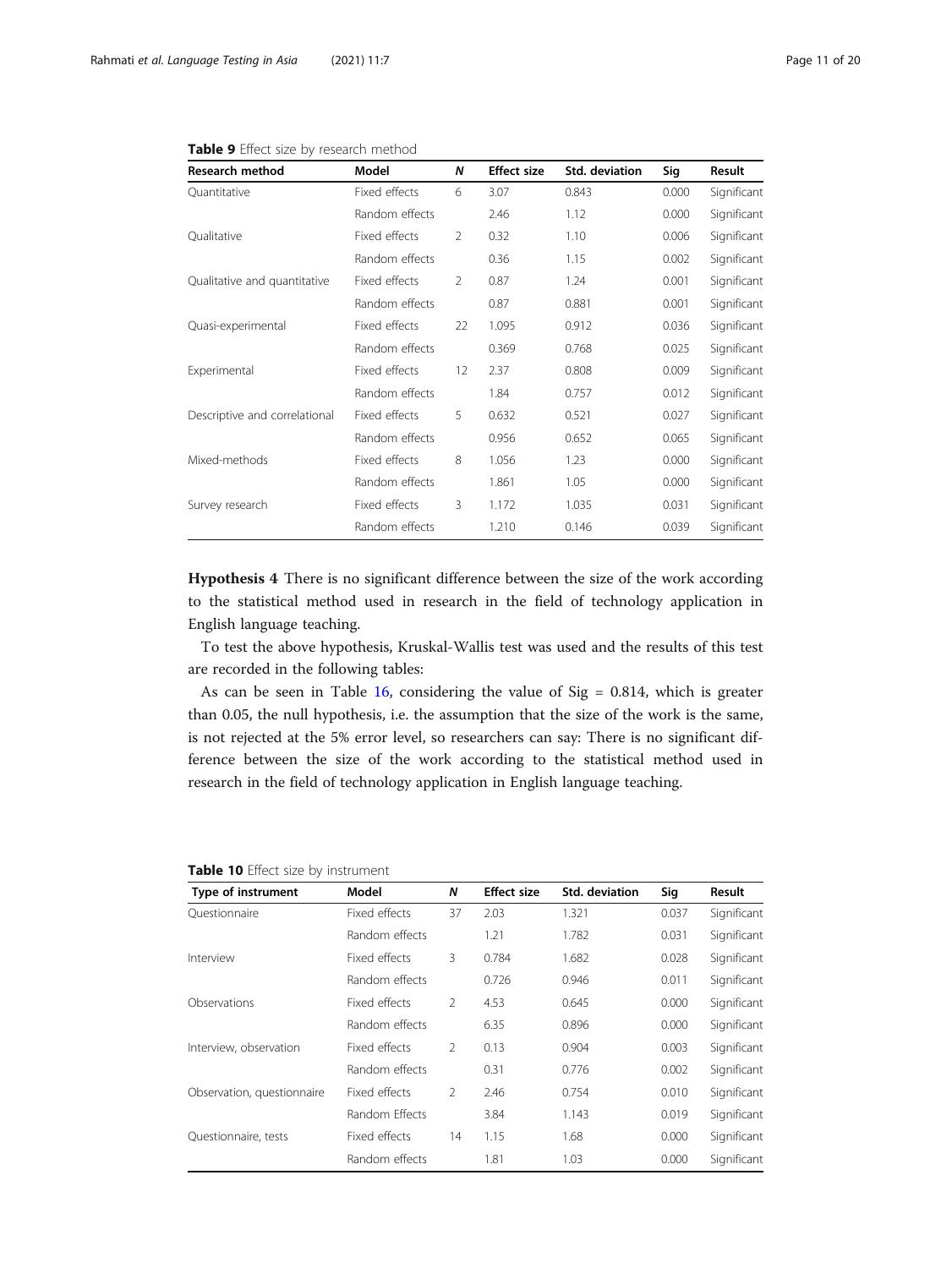| <b>Research method</b>   | Model          | N              | <b>Effect size</b> | Std. deviation | Sig   | Result          |
|--------------------------|----------------|----------------|--------------------|----------------|-------|-----------------|
| T-test                   | Fixed effects  | 9              | 0.913              | 0.461          | 0.002 | Significant     |
|                          | Random effects |                | 0.726              | 0.589          | 0.012 | Significant     |
| Pre- and post-tests      | Fixed effects  | 34             | 0.631              | 0.818          | 0.001 | Significant     |
|                          | Random effects |                | 0.794              | 0.756          | 0.001 | Significant     |
| Frequency and percentage | Fixed effects  | $\mathcal{P}$  | 0.591              | 0.471          | 0.023 | Significant     |
|                          | Random effects |                | 1.08               | 0.708          | 0.000 | Significant     |
| Correlation              | Fixed effects  | $\overline{7}$ | 3.021              | 0.653          | 0.000 | Significant     |
|                          | Random effects |                | 2.86               | 1.053          | 0.000 | Significant     |
| Chi-square               | Fixed effects  | $\mathfrak{D}$ | 2.63               | 1.084          | 0.000 | Significant     |
|                          | Random effects |                | 3.32               | 0.844          | 0.031 | Significant     |
| Regression               | Fixed effects  | $\mathfrak{D}$ | 1.38               | 0.891          | 0.03  | Significant     |
|                          | Random effects |                | 1.26               | 1.124          | 0.000 | Significant     |
| Qualitative              | Fixed effects  | 3              | 0.961              | 1.132          | 0.002 | Not Significant |
|                          | Random effects |                | 0.015              | 1.093          | 0.11  | Significant     |
| <b>ANOVA</b>             | Fixed effects  | 1              | 0.91               | 0.937          | 0.004 | Significant     |
|                          | Random effects |                | 0.962              | 0.932          | 0.002 | Significant     |

<span id="page-11-0"></span>

| Table 11 Effect size by research method |  |
|-----------------------------------------|--|
|-----------------------------------------|--|

Hypothesis 5 There is no significant difference between the size of the work by gender of the sample in research in the field of technology application through English language teaching.

To test the above hypothesis, Kruskal-Wallis test was used and the results of this test are recorded in the following table:

As can be seen in Table [17,](#page-14-0) considering the value of  $Sig = 0.819$ , which is greater than 0.05, the null hypothesis, i.e. the assumption which the size of the work is the same, is not rejected at the 5% error level, so researchers can say: There is no significant difference between the size of the work by gender of the sample in research in the field of technology application through English language teaching.

## Discussion

In this part, researchers describe the collected results in general and discuss the statistical results obtained. The present study includes 67 studies out of 1000 theses and articles which 7 of them were excluded from this study due to a lack of sufficient information [\(Appendix A\)](#page-16-0).

The main purpose of this study was to investigate the impact of educational technology on English language teaching. The optimal research method to achieve this goal

| Gender          | Model          | Ν  | <b>Effect size</b> | Std. deviation | Sig   | Result      |
|-----------------|----------------|----|--------------------|----------------|-------|-------------|
| Male            | Fixed effects  | 19 | 2.076              | 0.456          | 0.002 | Significant |
|                 | Random effects |    | 2.286              | 0.397          | 0.003 | Significant |
| Female          | Fixed effects  | 12 | 3.121              | 1.215          | 0.000 | Significant |
|                 | Random effects |    | 2.311              | 0.946          | 0.004 | Significant |
| Male and female | Fixed effects  | 29 | 1.218              | 0.857          | 0.012 | Significant |
|                 | Random effects |    | 1.561              | 0.768          | 0.023 | Significant |

Table 12 Effect size by gender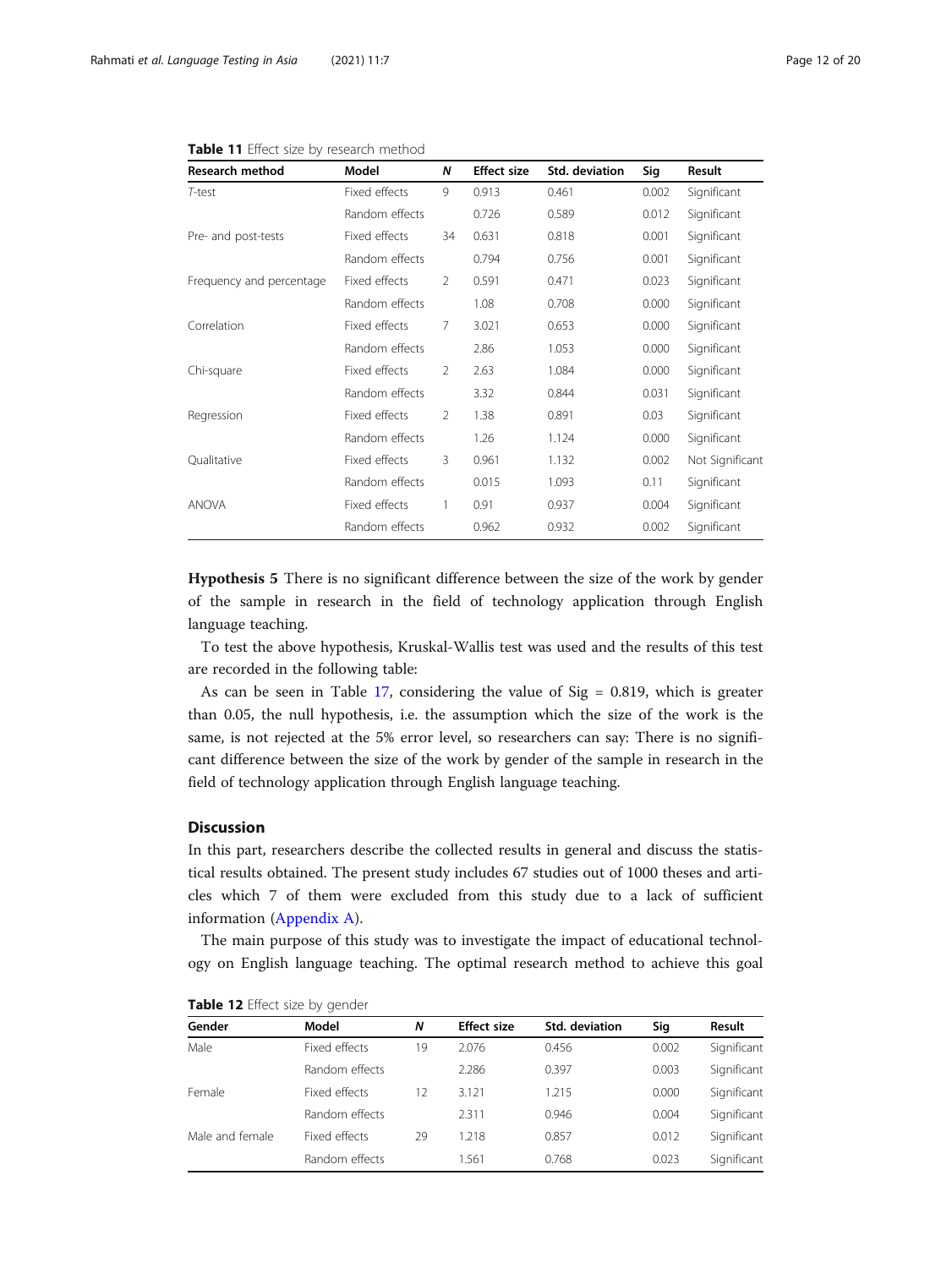| Ranks                          |                |           |
|--------------------------------|----------------|-----------|
| Year                           | N              | Mean rank |
| 2009-2011                      | 5              | 41.10     |
| 2012-2014                      | 20             | 34.48     |
| 2015-2017                      | 31             | 25.81     |
| 2018-2020                      | $\overline{4}$ | 33.75     |
| Total                          | 60             |           |
| Test statistics <sup>a,b</sup> |                |           |
|                                | P value        |           |
| Chi-square                     | 5.302          |           |
| df                             | 3              |           |
| Asymp. sig.                    | .151           |           |

<span id="page-12-0"></span>

|  | <b>Table 13</b> Kruskal-Wallis test |  |
|--|-------------------------------------|--|
|--|-------------------------------------|--|

<sup>a</sup>Kruskal-Wallis test

<sup>b</sup>Grouping variable: year 1

was meta-analysis. In this method, "each research" was a unit of study, furthermore, the amount of effect size was calculated for each research in order to obtain the effectiveness of each research.

Our results indicate that technology applications have a large effect (1.68 and 0.91, fixed effect model and random effect model respectively) on English language teaching. This proposes that the use of technology is more effective than traditional teaching methods without technology for English language teaching quality.

#### Overall effects of educational technology on English language teaching

The result of a medium-sized overall positive effect of educational technology on English language teaching confirmed that the use of a computer, telegram, mobile, laptop

| Ranks                          |                   |           |
|--------------------------------|-------------------|-----------|
| <b>Research method</b>         | Ν                 | Mean rank |
| Quantitative                   | 6                 | 24.08     |
| Qualitative                    | $\overline{2}$    | 12.50     |
| Qualitative and quantitative   | $\overline{2}$    | 19.75     |
| Quasi-experimental             | 22                | 34.34     |
| Experimental                   | $12 \overline{ }$ | 32.71     |
| Descriptive and correlational  | 5                 | 23.20     |
| Mixed-methods                  | 8                 | 37.38     |
| Survey research                | 3                 | 19.33     |
| Total                          | 60                |           |
| Test statistics <sup>a,b</sup> |                   |           |
|                                | P value           |           |
| Chi-square                     | 8.362             |           |
| df                             | $\overline{7}$    |           |
| Asymp. sig.                    | .302              |           |

#### Table 14 Kruskal-Wallis test

<sup>a</sup>Kruskal-Wallis Test

<sup>b</sup>Grouping variable: research method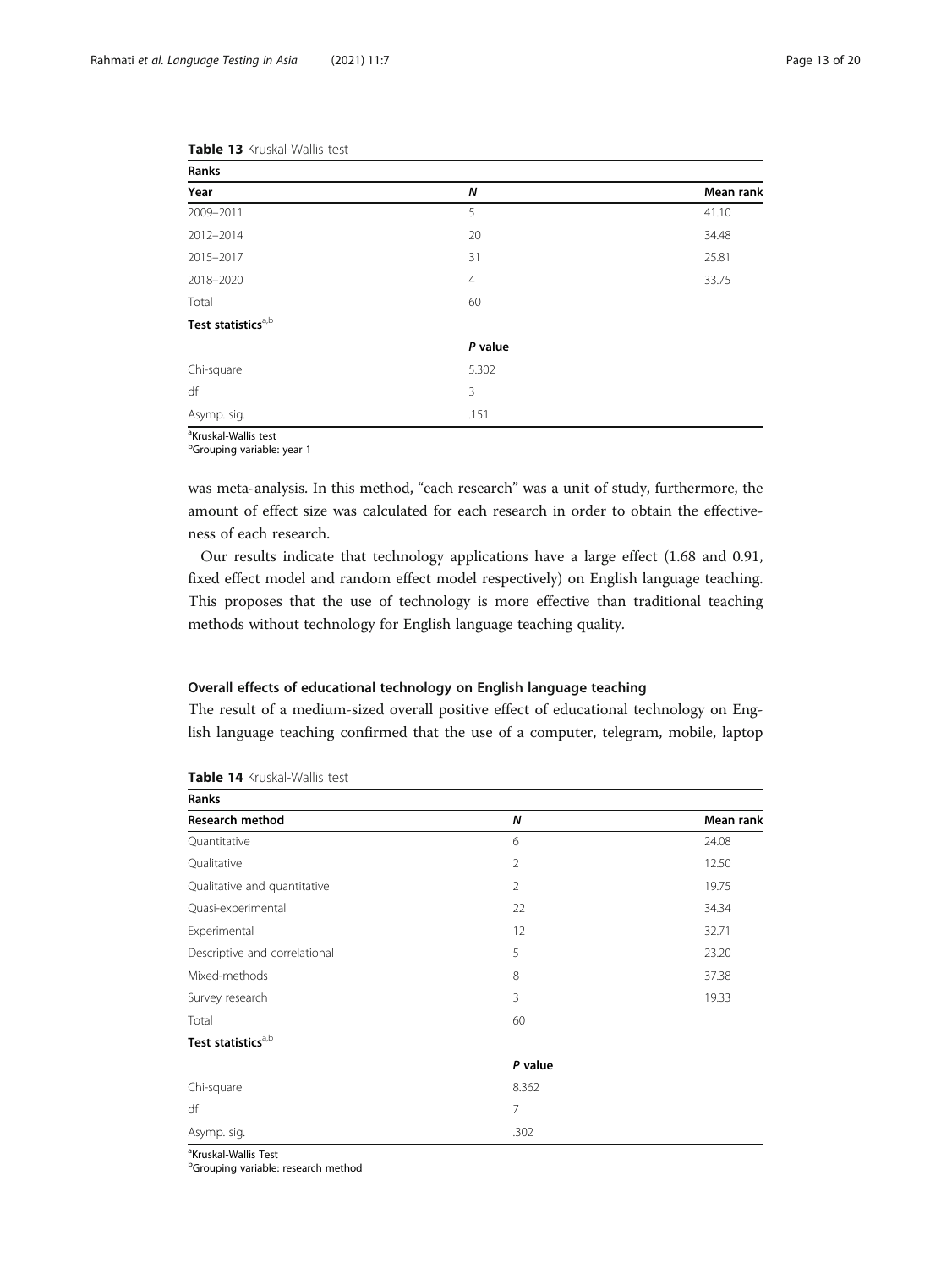| Ranks                          |                |           |
|--------------------------------|----------------|-----------|
| Type of instrument             | N              | Mean rank |
| Questionnaire                  | 37             | 31.23     |
| Interview                      | 3              | 23.67     |
| Observations                   | 2              | 39.50     |
| Interview, observation         | $\overline{2}$ | 28.25     |
| Observation, questionnaire     | $\overline{2}$ | 40.50     |
| Questionnaire, tests           | 14             | 27.64     |
| Total                          | 60             |           |
| Test statistics <sup>a,b</sup> |                |           |
|                                | P value        |           |
| Chi-square                     | 2.138          |           |
| df                             | 5              |           |
| Asymp. sig.                    | .830           |           |

<span id="page-13-0"></span>Table 15 Kruskal-Wallis test

<sup>a</sup>Kruskal-Wallis test

<sup>b</sup>Grouping variable: type of instrument

devices, and software could facilitate language learning. These results were consistent with other research findings regarding the effects of different devices and software on English language teaching.

#### Related to the first research question: Year of publication

This research question was in line with Sung, Yang, and Lee [\(2017\)](#page-19-0) and Chauhan ([2017](#page-17-0)), which both had the same experimental results show that their meta-analysis was not substantially affected by publication bias. The most obvious finding to emerge

| Ranks                          |                |           |
|--------------------------------|----------------|-----------|
| <b>Statistical test</b>        | N              | Mean rank |
| T-test                         | 9              | 23.28     |
| Pre- and post-tests            | 34             | 33.49     |
| Frequency and percentage       | $\overline{2}$ | 28.50     |
| Correlation                    | 7              | 28.36     |
| Chi-Square                     | $\overline{2}$ | 29.00     |
| regression                     | $\overline{2}$ | 36.25     |
| Qualitative                    | 3              | 21.67     |
| ANOVA                          | 1              | 31.00     |
| Total                          | 60             |           |
| Test statistics <sup>a,b</sup> |                |           |
|                                | P value        |           |
| Chi-square                     | 3.697          |           |
| df                             | $\overline{7}$ |           |
| Asymp. sig.                    | .814           |           |

#### Table 16 Kruskal-Wallis test

<sup>a</sup>Kruskal-Wallis test

**bGrouping variable: statistical test**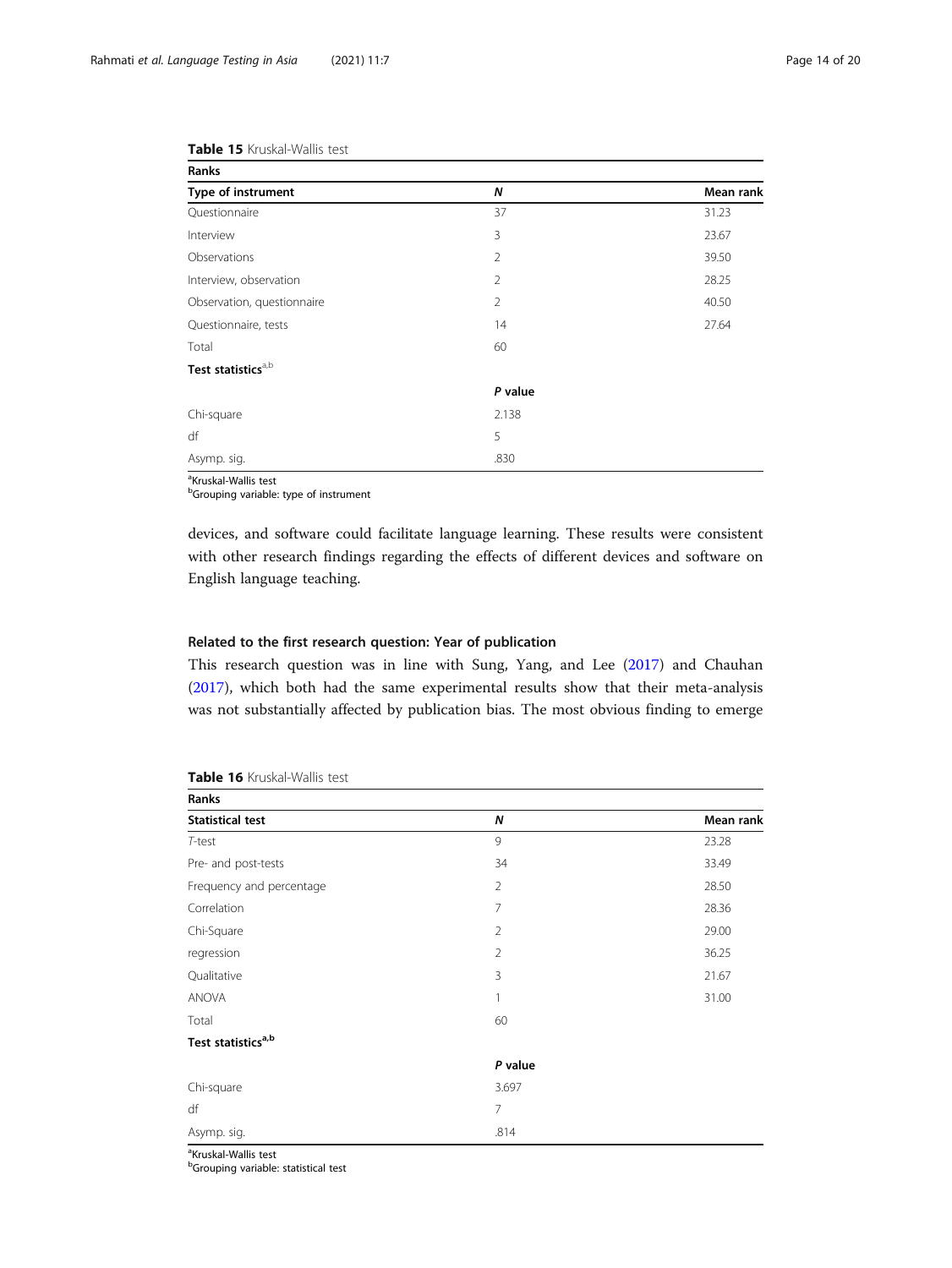| Ranks                          |                 |                |           |
|--------------------------------|-----------------|----------------|-----------|
|                                | Gender          | N              | Mean rank |
| $P$ value                      | Female          | 12             | 27.96     |
|                                | Male            | 19             | 30.26     |
|                                | Male and female | 29             | 31.71     |
|                                | Total           | 60             |           |
| Test statistics <sup>a,b</sup> |                 |                |           |
|                                |                 | P value        |           |
| Chi-square                     |                 | .400           |           |
| df                             |                 | $\overline{2}$ |           |
| Asymp. sig.                    |                 | .819           |           |
|                                |                 |                |           |

#### <span id="page-14-0"></span>Table 17 Kruskal-Wallis test

<sup>a</sup>Kruskal-Wallis test

<sup>b</sup>Grouping variable: gender

from this research question was that years of publication did not have a significant result in this research.

Based on the fact, the year of publication was selected for research as a variable; if years are considered differently, that is, for example, the year 2009 is assumed alone, they are meaningful. They also have the same feature for the year of publication until 2020. However, based on the research question of how much the effect of the year of publication affects educational technology, it should be noted that this variable is not recommended for future research because it changes every time based on advances in technology and different methods for research. Considering the year of publication, it will not have a significant effect as a whole on the effect size of the work.

#### Related to the second research question: research method

It is in line with Farzaneh Shakki ([2015](#page-19-0)). There is no significant difference between the effect size by the research method used and the research conducted in the field of technology application in the English language teaching.

In fact, the research method as a whole depends on the researcher and the type of research that is being done. In this research, we conclude that if we want to consider the research methods one by one we can claim that they all have a significant effect but when we want to consider all of them relative to each other, they do not have a significant effect. Therefore, this research shows us that the required research methods or resources required as well as different goals can be variable, so it depends on the researcher in what circumstances, in what environment and with what tools they can choose the research method. Of course, a single research method may not be used in an article, and several types can be used.

#### Related to the third research question: instruments

It was in line with Fazeli [\(2016\)](#page-17-0). It was not in line with Pourtayebi [\(2015](#page-18-0)), Alinejad ([2015](#page-17-0)), Sadeqi ([2015\)](#page-19-0), Rastegar ([2014\)](#page-19-0), Shahkooei [\(2016](#page-19-0)), and Parinaz ([2010](#page-18-0)). There is no significant difference between the effect size and the instruments used in research in the field of technology application in English language teaching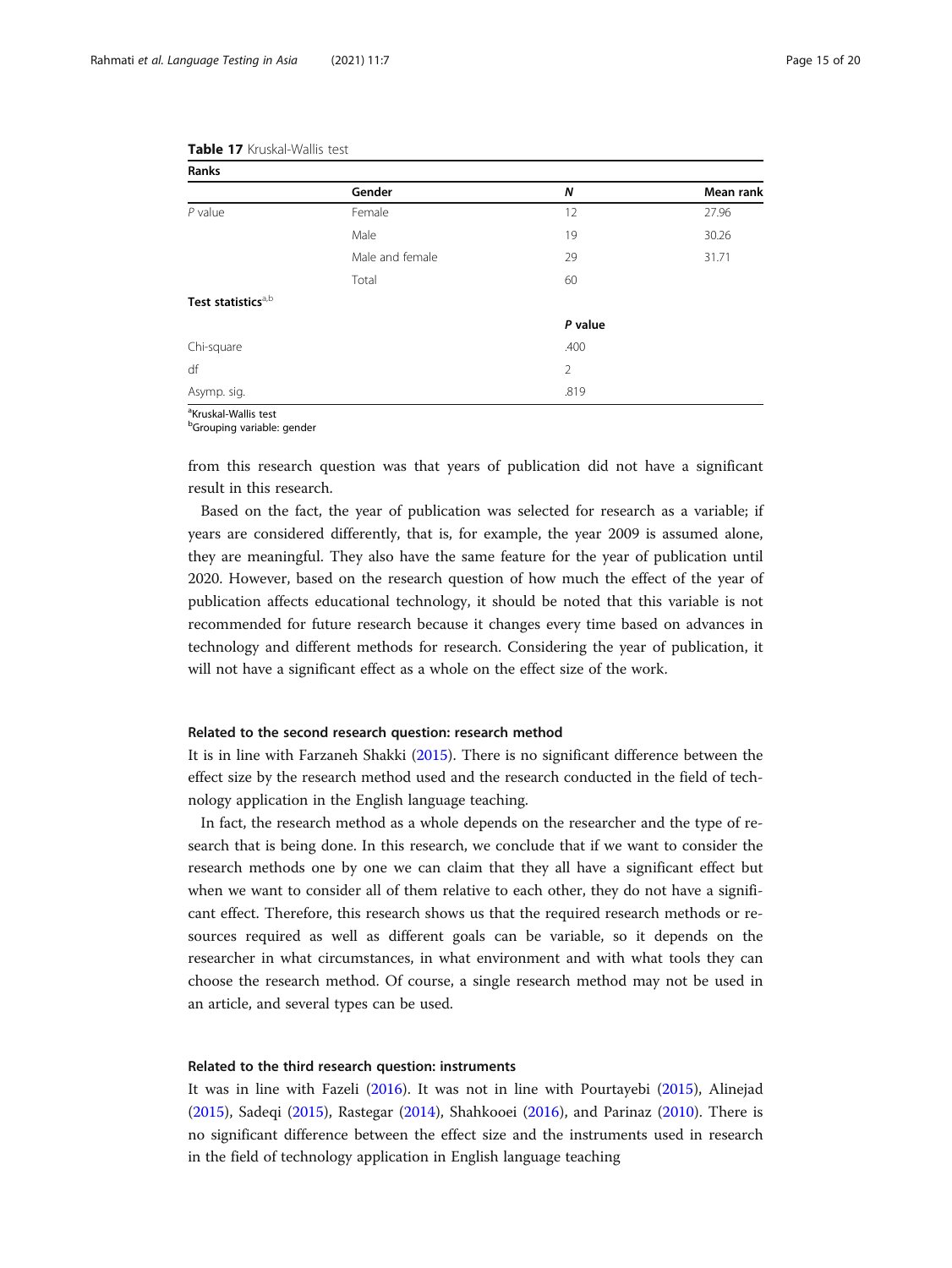As we have seen, among the number of theses and articles we reviewed, a variety of instruments were used. In the meantime, the questionnaire was used more than other instruments, but this does not mean that this instrument is superior to others in research instruments. In this study, in each of the articles and theses, one or more instruments were used, which were significant, but in general, they were not significant in comparison to each other. This means that we cannot say which tool is better than other instruments so it depends on the researcher which instrument to choose over the research.

#### Related to the fourth research question: statistical method

It was not in line with Shahkooei ([2016\)](#page-19-0). There is no significant difference between the size of the work according to the statistical method used in research in the field of technology application in English language teaching. Although the number of statistical methods used in these studies was different, in the ranking, they did not have a significant difference.

To check the quantitative research data, the use of statistical tests is mandatory. A statistical method is necessary to use for each research. Reviewing all statistical tests can be a good guide for analyzing data in an article. Meanwhile, it may not always be enough to use a test.

Statistical methods are one of the practical ways to identify problems and provide solutions to managerial, social, and psychological problems, etc. that, if implemented correctly, can provide real data for our research.

In other words, there may be different ways of doing research or how we can collect our data to prove or answer questions. At this point, having high analytical power, problem-solving ability. And sufficient experience can help you to know the correct method of research. Because it directly uses people's opinions, it can solve society's problems, and these studies are often very practical and can be cited.

#### Related to the fifth research question: gender

It was in line with Alipour ([2017](#page-17-0)), Sadeqi ([2015](#page-19-0)), Nateghi [\(2018\)](#page-18-0), Dayani ([2014](#page-17-0)), Ghazavi [\(2017](#page-17-0)), and Aliakbari [\(2013\)](#page-17-0). It was not in line with Mohammadi [\(2014\)](#page-18-0), Alashti ([2013](#page-17-0)), AsgharHeidari [\(2014\)](#page-17-0), and Nakhaei ([2017](#page-18-0)) found the result of the study that the attitudes of English teachers or students regarding their gender towards the use of the Internet, mobile or other devices were positive and high.

According to the statistical part of this study, the participants were mixed in most of the articles, but in some of them, exclusively female participants or in some other male participants were used to conduct the research. Based on the findings, we conclude that there is not much difference between men being superior to women or vice versa.

Based on the availability of technology in education, educational technology has caused many changes in the field that meet the needs of students in different ways. With the provision of software that teaches students with special needs, the appropriate educational equipment is designed to make learning easier for the individual.

With the use of technology, the concept of education is changing for both students and teachers to progress. Therefore, the introduction of technology in education is very important.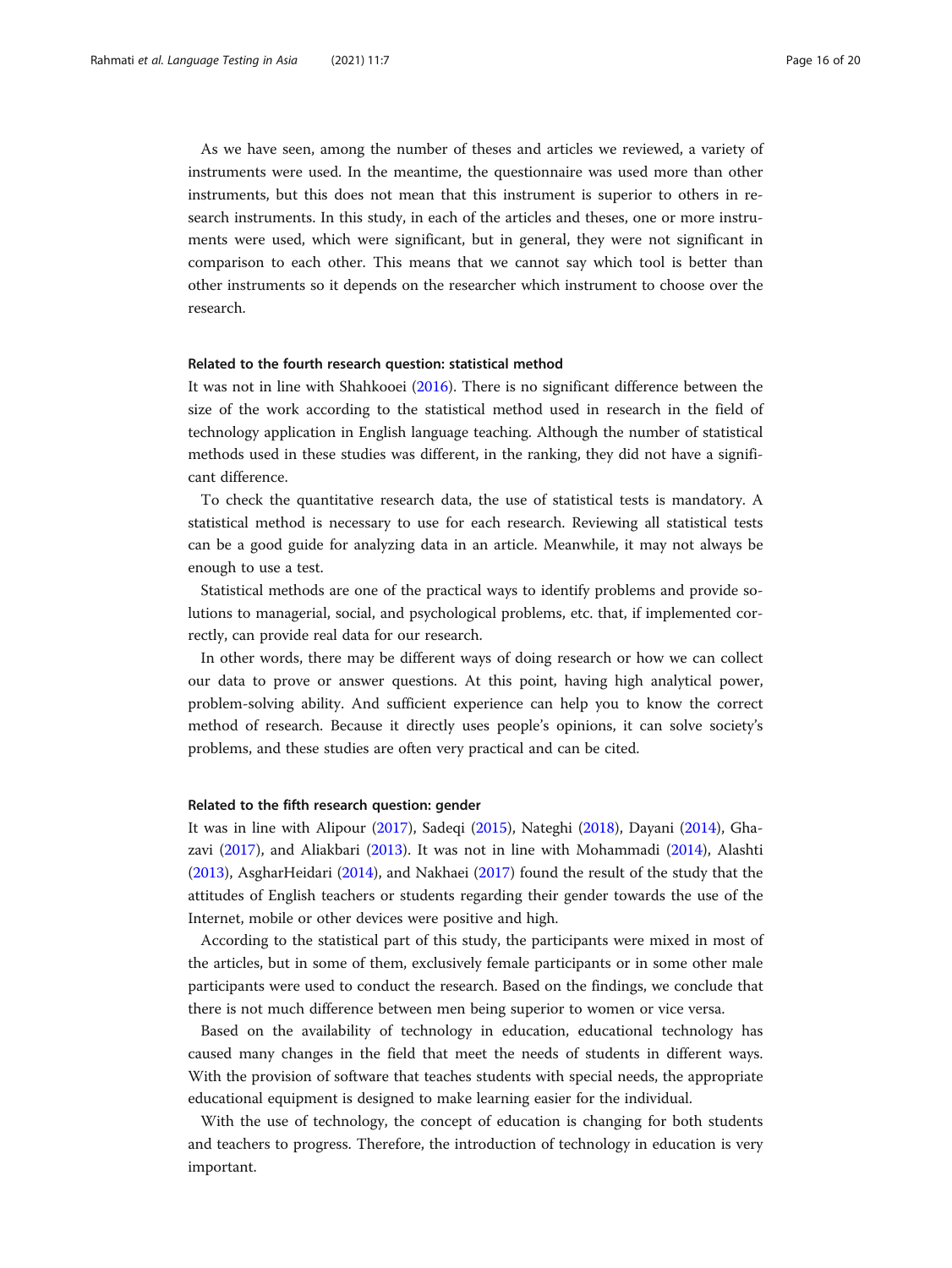#### <span id="page-16-0"></span>Research limitations

The present meta-analysis, like many others, has its limitations and forces the researcher to interpret the findings with extreme caution.

– Lack of access to some articles and dissertations that did not receive a response from the authors despite sending an email.

#### Suggestion for further study

Due to the limitations that researchers applied in this research, 67 theses and articles were selected from different cities of Iran that had a topic related to the subject of this research, but it should be noted that due to development and progress in recent years, the importance of this thesis is observed. It is better to select researches that have been published in reputable publications all over the world, in addition to this, it is suggested to work on other various variables.

#### Conclusion

A meta-analysis of research on the application of technology in English language teaching, which was published in valid journals in this field and examined, showed that the application of information technology in this field has an acceptable impact factor.

In this section, the overall findings of the current study were presented. According to the studied variables, we conclude that the five variables studied and researched, according to their statistical information in this study, did not have a significant effect size. And in response to the overall purpose of the article, how much technology can affect English language teaching, it can be concluded that, initially, compared to the variable of the year, 2017 to 2020, the size of the work was more representative than previous years, so technology has been effective. Other variables, such as tools, research methods, statistical methods, and gender, have had a smaller effect than size that we can ignore.

The results showed that all chosen variables in this study, considering every unique thesis or article, were significant, but as the whole consideration of each variable to 60 theses and articles, they were not significant.

#### Abbreviations

ICT: Information and communication technology; CALL: Computer-assisted language learning

#### Supplementary Information

The online version contains supplementary material available at <https://doi.org/10.1186/s40468-021-00121-w>.

Additional file 1. Abbassi, 2015, Ardebili, 2013, Bozorgmanesh, 2013, Dousti, 2012, Ebrahimi, 2014, EbrahimiSeraji, 2016, Esferjani, 2017, Esmaili, 2012, Ezzatian, 2013, Fard, 2016, Farhesh, 2012, Farshadnia, 2010, Ghaziyani, 2017, Hassanzadeh, 2010, Inanloo, 2017, Javdani, 2017, Kashani, 2015, KhademianHashemi, 2014, Khalilabad, 2016, Khalili, 2013, Khazaee, 2017, Letafati, 2013, Li, 2010, Mardian, 2014, Najafi, 2013, Nami, 2020, Noghani, 2015, Noori, 2014, Parisa, 2017, Paslar, 2017, Poorkhalil, 2016, Pour, 2015, Rafei, 2017, Rajabi, 2016, Raye-Ahmadi, 2014, Razavi, 2016, Salimi, 2016, Shafaghiha, 2016, Shafati, 2013, Shargh, 2010, Zakeri, 2018, Zanussi, 2015, Zarat-ehsan, 2015, Zhang & Liu, 2019.

#### Authors' contributions

All authors of the research had more or less equal contributions in the process of conception, design, acquisition of data, analysis, and interpretation of data. They have all been involved in revising the manuscript critically to the same extent. All take public responsibility for the whole content. All are equally accountable for all aspects of the work. All authors read and approved the final manuscript.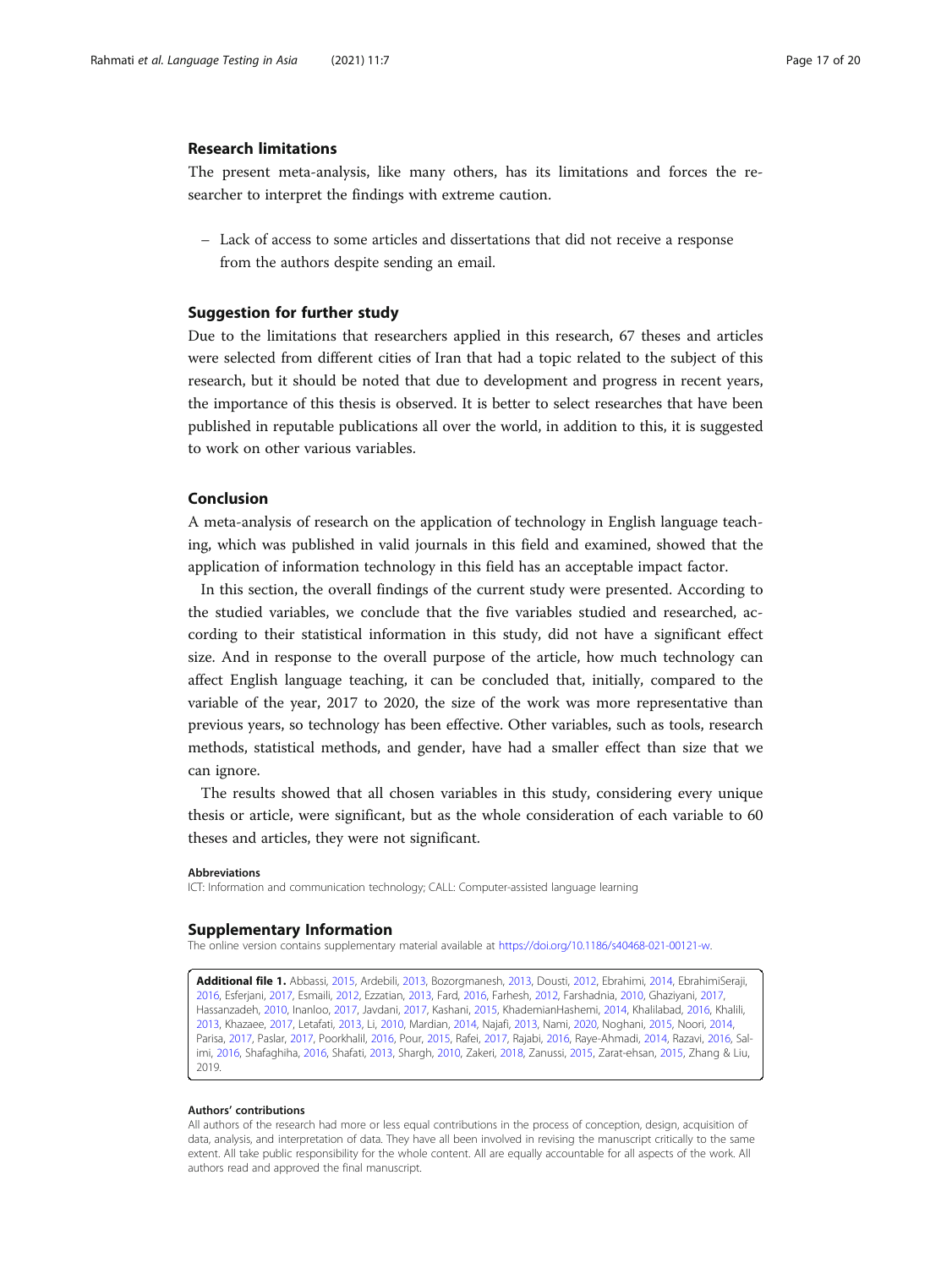#### <span id="page-17-0"></span>Availability of data and materials

The datasets used and/or analyzed during the current study are available from the corresponding author on reasonable request.

#### **Declarations**

#### Competing interests

The authors declare that they have no competing interests.

#### Author details

<sup>1</sup>Department of English Language Teaching, Zanjan Branch, Islamic Azad University, Zanjan, Iran. <sup>2</sup>Department of Mathematics and Statistics, Zanjan Branch, Islamic Azad University, Zanjan, Iran.

#### Received: 26 December 2020 Accepted: 13 April 2021 Published online: 13 May 2021

#### References

Abbassi, Z. (2015). A comparative study of applying websites and mobile phones on learning collocations among Iranian EFL learners. Thesis (Unpublished). Khatam University.

Ahdian, M. (2007). Introduction to Educational Technology, Tehran, Iran.

- Alashti, L. A. (2013). Exploring and comparing the attitudes of Iranian English teachers and learners toward using the Internet for language learning. Thesis (Unpublished). Semnan University.
- Aliakbari, M., (2013). Teachers' perception of the barriers to critical thinking. Procedia-Social and Behavioral Sciences, 70, 1–5. [https://doi.org/10.1016/j.sbspro.2013.01.031.](https://doi.org/10.1016/j.sbspro.2013.01.031)
- Alinejad, J. (2015). The impact of interactive whiteboard on developing vocabulary learning, Thesis (Unpublished) (). Shahrood: Islamic Azad University.

Alipour, M. (2017). The effect of using social networks on developing EFL learners' pragmatic competence through speaking accuracy and fluency. Thesis (Unpublished). Islamic Azad University.

Andone, D., & Frydenberg, M. (2019). Creating virtual reality in a business and technology educational context. In Augmented reality and virtual reality (pp. 147-159). Springer.

Ardebili, M. (2013). Computer-assisted language learning: attitudes of Iranian EFL learners. Thesis (Unpublished). Urmia University. AsgharHeidari, F. (2014). The impact of media analysis on the development of critical thinking and reading comprehension skills

- of the EFL learners. Thesis (Unpublished). University of Guilan. Asgharpour, D. (2006). Bibliography of research methods and methodology of humanities. Seminary and University of Humanities Methodology, 12(48), 154–167.
- Atabek, O. (2020). Associations between emotional states, self-efficacy for and attitude towards using educational technology. International Journal of Progressive Education, 16(2), 175–194. <https://doi.org/10.29329/ijpe.2020.241.12>.
- Bozorgmanesh, B. (2013). Innovative versus traditional approaches to vocabulary teaching: examining effects of online quotations in teaching vocabulary in Iranian EFL context. Thesis (Unpublished). Ilam University.
- Brown, J. W. (1972). Administering educational media: Instructional Technology and Library Services. USA: McGraw-Hill Companies.

Caffarella, E. P., & Fly, K. (1992). Developing a knowledge base and taxonomy in instructional technology. Retrieved April 22, 2021 from https://www.learntechlib.org/p/144856/

Chauhan, S. (2017). A meta-analysis of the impact of technology on learning effectiveness of elementary students. Computers & Education, 105, 14–30. [https://doi.org/10.1016/j.compedu.2016.11.005.](https://doi.org/10.1016/j.compedu.2016.11.005)

Dayani, A. (2014). The effect of using blogs on Iranian EFL learners' critical thinking. thesis (unpublished). Shahid Chamran University. Dousti, M. (2012). The effect of length of exposure to call technology on young Iranian EFL learners' grammar and vocabulary gain. Thesis (Unpublished). Urmia University.

Ebrahimi, H. (2014). The impact of teaching- medium on EFL learners' meta-pragmatic information: the case of compliment. Thesis (Unpublished). University of Guilan.

- EbrahimiSeraji, N. (2016). Teacher's attitudes toward educational technology in language institutes in Mazandaran. Thesis (Unpublished). Islamic Azad University.
- Esferjani, R. (2017). Effect of internet-assisted pronunciation instruction on Iranian l2 learners' production of primary stress in English compound nouns. Thesis (Unpublished). Shahrekord University, Shahrekord.

Esmaili, S. (2012). EFL writing and computer-assisted language learning: towards an "eclectic" view and far "beyond" that. Thesis (Unpublished). Chabahar Maritime University.

Ezzatian, S. (2013). The differential effects of debate and media analysis as relate to enhancing EFL learners' critical thinking ability and writing performances. Thesis (Unpublished). Sheykhbahayee University.

Faradanesh, H (2001). Theoretical foundations of educational technology. Tehran: Organization for the Study and Compilation of Humanities Books.

Fard, M. K. (2016). A comparative study on the use of teaching aids in Iranian EFL institutes and schools. Thesis (Unpublished). Payame Noor University.

Farhesh, S. (2012). On the effect of using PPT slides on vocabulary and grammar acquisition, and students' attitudes. Thesis (Unpublished). Allameh Tabataba'i University.

- Farshadnia, S. (2010). Culture in online communication: netiquette applications and implementations in TEFL community. Thesis (Unpublished). Al-Zahra University.
- Fazeli, S. A. (2016). An investigation into the effectiveness of call in the writing ability of young adolescent EFL learners: with some reference to the perceptions of call teachers and learners. Thesis (Unpublished). Yasouj University.
- Ghazavi, A. Z. (2017). EFL student's assumptions on using smartphone applications in learning English language: a case study of students at the Department of English, Razi University. Thesis (Unpublished). Razi University.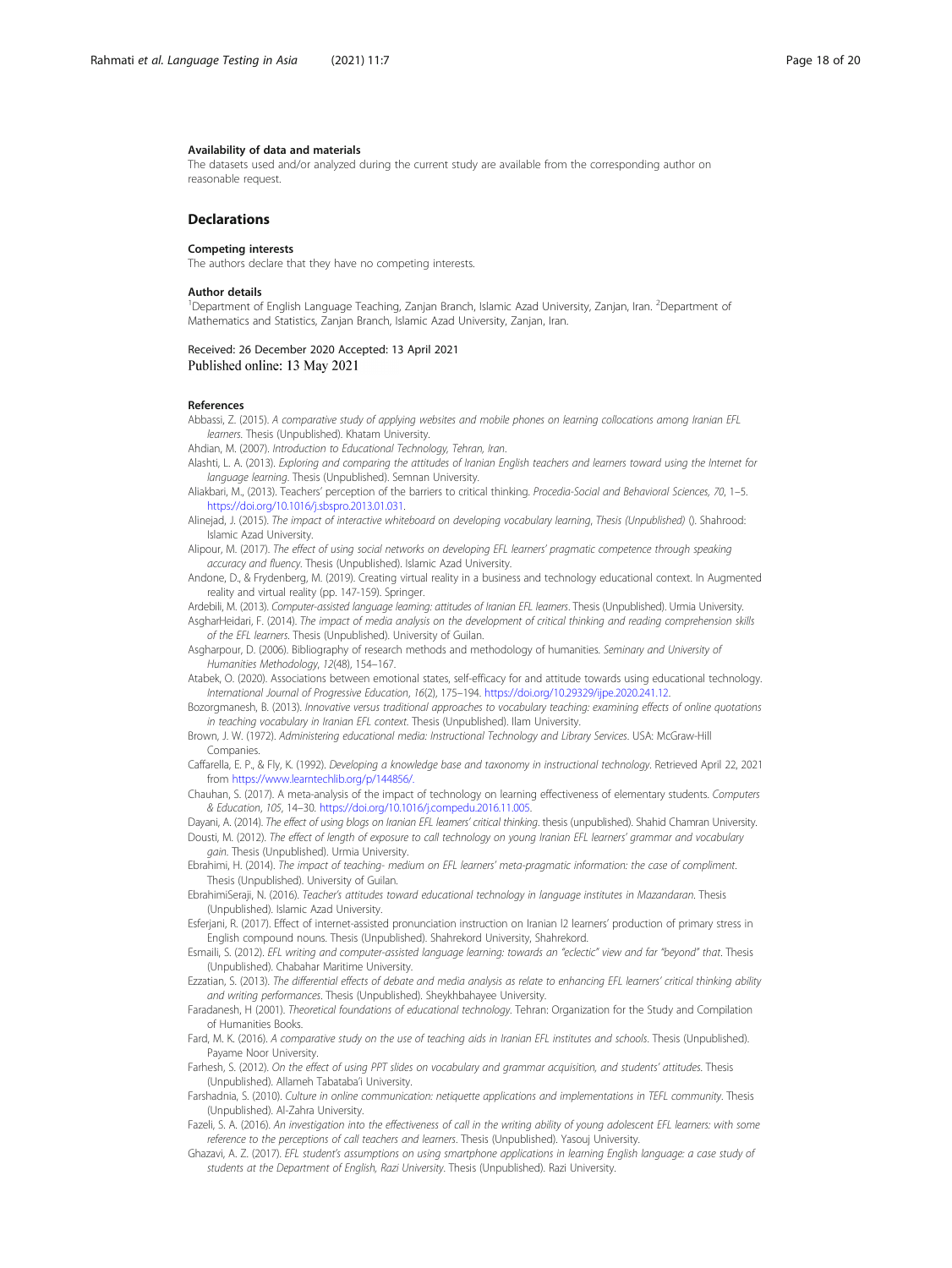<span id="page-18-0"></span>Ghaziyani, N. N. (2017). The effect of selective feedback on paragraph writing performance of Iranian intermediate EFL learners in telegram as a social network setting. Thesis (Unpublished). Payame Noor University.

Gonzalez-Acevedo, N. (2016). Technology-enhanced-gadgets in the teaching of English as a foreign language to very young learners. Ideas on implementation. Procedia-Social and Behavioral Sciences, 232, 507-513. [https://doi.org/10.1016/j.sbspro.2](https://doi.org/10.1016/j.sbspro.2016.10.070) [016.10.070](https://doi.org/10.1016/j.sbspro.2016.10.070).

- Hassanzadeh, M. (2010). A comparison and contrast of two distance education systems (e-learning vs. print-based learning) in the reading comprehension skill. Thesis (Unpublished). Payam-e-Noor University.
- Hollands, F., & Escueta, M. (2020). How research informs educational technology decision-making in higher education: the role of external research versus internal research. Educational Technology Research and Development, 68(1), 163–180. [https://doi.org/10.1007/s11423-019-09678-z.](https://doi.org/10.1007/s11423-019-09678-z)
- Inanloo, F. (2017). The impact of community-based web sites, online discussions forums and chat rooms on l2 learners' expressive writing skill improvement. Thesis (Unpublished). Islamic Azad University.
- Ipek, I., & Ziatdinov, R. (2018). New approaches and trends in the philosophy of educational technology for learning and teaching environments. arXiv preprint arXiv.

Javdani, M. (2017). Iranian EFL teachers' attitudes toward blended learning approach. Thesis (Unpublished). Islamic Azad University. Kashani, N. N. (2015). The impact of multimedia-supported metacognitive listening strategies instruction on Iranian EFL learners' listening proficiency. Thesis (Unpublished). Shahid Rajaee Teacher Training University.

- KhademianHashemi, H. (2014). The effect of video-mediated listening texts on EFL learners' writing ability. Thesis (Unpublished). Islamic Azad University.
- Khalilabad, M. H. (2016). The effect of multimedia texts presented on the interactive whiteboard (smart board) on high school EFL learners' reading comprehension. Thesis (Unpublished). Hakim Sabzevari University.

Khalili, S. (2013). Vocabulary instruction through blended learning and multimedia softwares in Iranian EFL classes. Thesis (Unpublished). Sheikhbahaee University, Esfahan.

- Khazaee, S. (2017). Comparing the efficacy of chatting as one of the call-based activities on children vs. adult EFL learners' speaking ability. Thesis (Unpublished). Chabahar Maritime University.
- Lee, I. (2010). Writing teacher education and teacher learning: testimonies of four EFL teachers. Journal of Second Language Writing, 19(3), 143–157. https://doi.org/10.1016/j.jslw.2010.05.001.
- Letafati, M. (2013). The effect of asynchronous forum discussions on the writing ability of Iranian EFL learners. Thesis (Unpublished). Payam-e-Noor University.

Li, S. (2010). The effectiveness of corrective feedback in SLA: a meta-analysis. Language Learning, 61(2), 319–365. Lipsey, M. W. ,& Wilson, D. B. (2001). Practical meta-analysis. Thousand Oaks: Sage.

- Mardian, F. (2014). A socio-cultural study of the impact of computer-mediated corrective feedback on the development of EFL learners' grammatical knowledge. Thesis (Unpublished). Alzahra University.
- Mohammadi, M. (2014). The relationship between internet use and academic procrastination of EFL learners. Thesis (Unpublished). University of Guilan.
- Najafi, S. (2013). The effects of call multimedia (still-picture and motion-picture multimedia) on the vocabulary learning of elementary EFL students. Thesis (Unpublished). Shahid Madani University.
- Nakhaei, M. (2017). The effect of using telegram as a social network on vocabulary learning of iranian students. Thesis (Unpublished). Islamic Azad University.
- Nami, F. (2020). Educational smartphone apps for language learning in higher education: students' choices and perceptions. Australasian Journal of Educational Technology, 5, 82–95.
- Nateghi, M. (2018). The effect of mobile learning for collaborative dialogues on EFL Iranian learners' speaking performance. Thesis (Unpublished). Islamic Azad University.
- Noghani, F A. (2015). The effect of multimodal presentation on EFL learners' listening comprehension and self-efficacy. Thesis (Unpublished). Hakim Sabzevari University.
- Noori, L. (2014). The effect of wiki on complexity, accuracy and fluency of intermediate EFL learners' writing performance. Thesis (Unpublished). University of Zanjan.
- Norris, J. M., & Ortega, L. (2000). Effectiveness of L2 instruction: A research synthesis and a quantitative meta-analysis. Language Learning, 50, 417–528.
- Oswald, F. L., & Plonsky, L. (2010). Meta-analysis in second language research: choices and challenges. Annual Review of Applied Linguistics, 31, 85.
- Oz, H., Demirezen, M., & Pourfeiz, J. (2015). Digital device ownership, computer literacy, and attitudes toward foreign and computer-assisted language learning. Procedia-Social and Behavioral Sciences, 186, 359–366. [https://doi.org/10.1016/j.sbspro.2015.04.028.](https://doi.org/10.1016/j.sbspro.2015.04.028)

Ozkale, A., & Koc, M. (2020). Investigating academicians' use of tablet PC from the perspectives of human computer interaction and Technology Acceptance Model. International Journal of Technology in Education and Science, 4(1), 37–52. <https://doi.org/10.46328/ijtes.v4i1.36>.

- Parinaz, I. (2010). The impact of web-based reading lessons on EFL students reading comprehension, motivation, and autonomy. Thesis (Unpublished). Al-Zahra University.
- Parisa, P. (2017). On the relationship between media literacy and personality traits and Iranian EFL learners' listening comprehension. Thesis (Unpublished). Imam Khomeini International University.
- Paslar, Z. (2017). Politeness strategies used by intermediate Iranian EFL learners in online what's app interactions. Thesis (Unpublished). Islamic Azad University.
- Poorkhalil, M. R. (2016). The effect of using multimedia on vocabulary learning of basic and elementary Iranian EFL learners. Thesis (Unpublished). Semnan University.
- Pour, A. M. (2015). The impact of synchronous computer-mediated communication on writing ability, patterns of collaboration and motivation of Iranian EFL learners. Thesis (Unpublished). University of Guilan.
- Pourtayebi, H. (2015). The effect of mobile instant messaging on reading comprehension ability. Thesis (Unpublished). Hakim Sabzevari University.
- Rafei, A. (2017). The relationship between willingness to communicate and internet use among Iranian EFL learners. Thesis (Unpublished). Shahid Rajaee Teacher Training University.